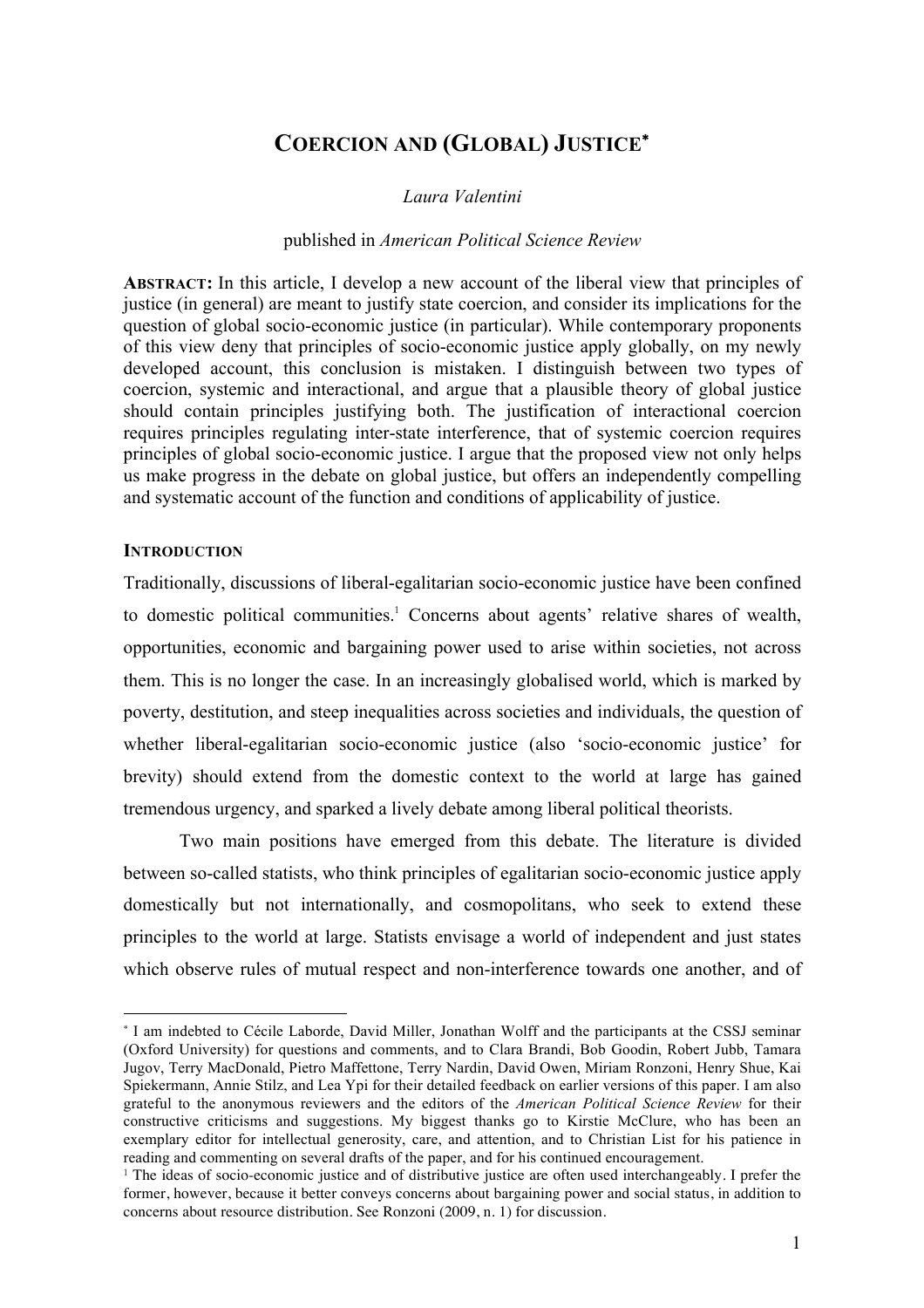justified intervention and assistance towards unjust or disadvantaged societies. Cosmopolitans envisage a world of integrated and highly interdependent communities, whose mutual relations are regulated by principles of socio-economic justice placing limits on global inequalities.<sup>2</sup> While the former think that, beyond state borders, we should only worry about absolute deprivation, the latter believe that we should also worry about global relative deprivation.

This debate is not only of immediate practical relevance, but also of great theoretical interest. To adjudicate between these two positions, and offer a systematic answer to the question of global socio-economic justice, we need to gain a clear understanding of what distinguishes principles of socio-economic justice from other types of moral concerns. Not every action or social phenomenon is an appropriate object of assessment from the perspective of socio-economic justice. It might be morally objectionable for a student not to do his homework, but it is certainly not socioeconomically unjust. Socio-economic justice only represents a sub-set of the realm of morality. This is why we need to ask: What is the function of principles of socio-economic justice? Under what conditions, in the presence of what social phenomena, do they apply? Once we know what their function and conditions of application are, we can also establish whether they should apply globally, depending on whether the relevant conditions exist at the global level.

My aim in the present paper is to answer this question by reviving, and further developing, a particular interpretation of liberal political morality. On this interpretation, which I call the 'coercion view', the *function* of principles of socio-economic justice is to justify state coercion by making it compatible with each citizen's freedom. If the state coerces its citizens in accordance with these principles, so the argument goes, it grants them equal spheres of agency in which they can pursue their ends and goals, and the state's coercive power then counts as morally legitimate. Following this reasoning, principles of socio-economic justice apply to the global realm only if the relevant forms of coercion exist globally. I argue that the coercion view allows us to develop a plausible and systematic liberal approach to global justice, accommodating both statist and cosmopolitan concerns.

In section 1, I outline and defend the particular liberal perspective from which I develop my argument. I show that a focus on freedom and coercion is central to liberal thinking in general, and implicitly underpins some important contemporary work in liberal

<sup>2</sup> Cf. the characterization in Miller (2002, 976).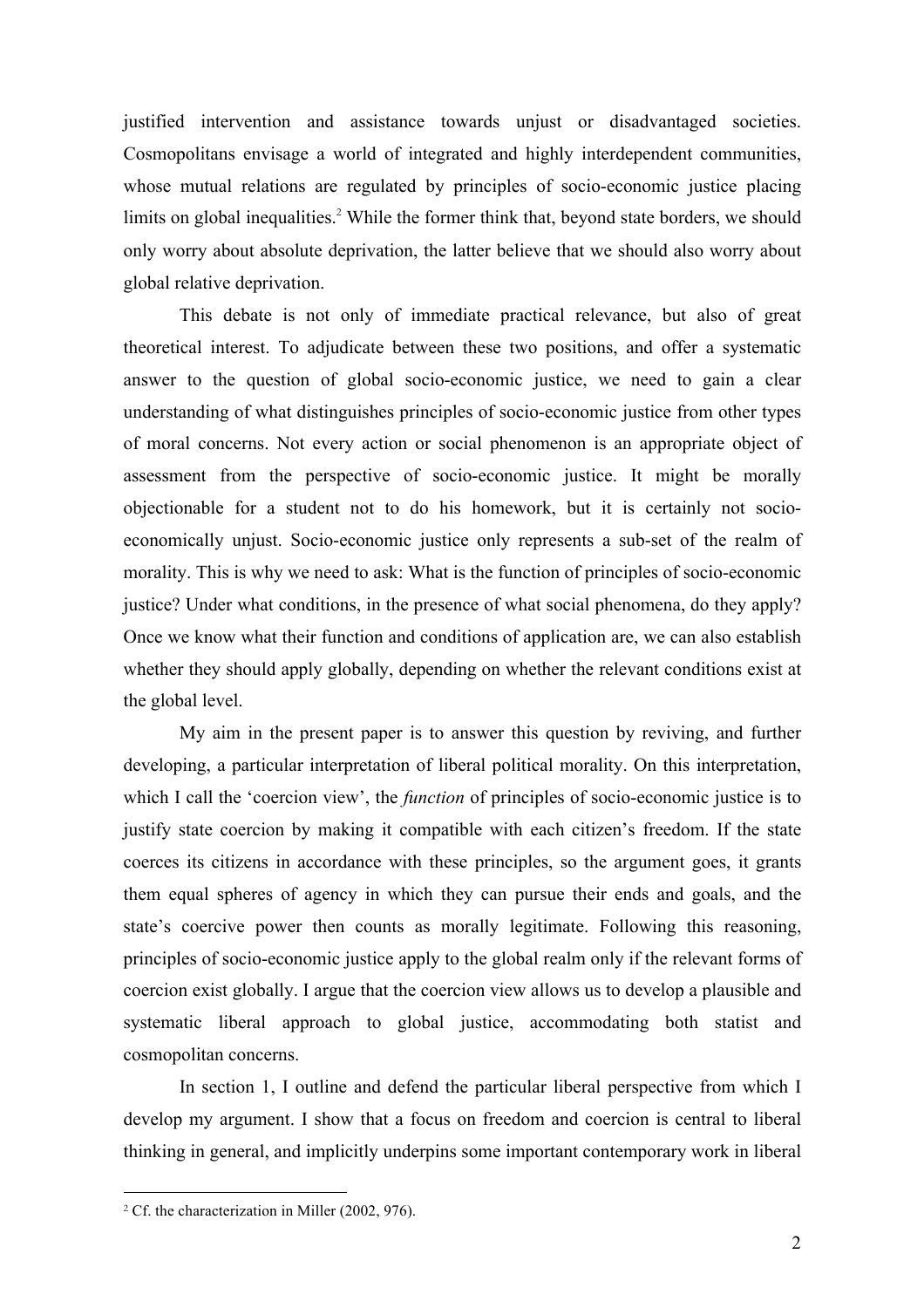political theory. In section 2, I consider what implications the coercion view is usually thought to have for global socio-economic justice. I argue that the statist conclusions drawn by contemporary supporters of this view, such as Thomas Nagel (2005) and Michael Blake (2001), are misguided. Instead of taking this as a sign that the coercion view needs to be abandoned, however, I suggest that it should be re-elaborated. In particular, the notion of coercion employed by contemporary liberals is too narrow to capture the constraints on freedom that need to be justified. In sections 3 and 4, I then develop a new, more general account of coercion, based on a distinction between 'interactional' and 'systemic' coercion. The former is coercion exercized by an agent (collective or individual), the latter coercion exercized through a system of rules supported by a large enough number of agents. On my revised version of the 'coercion view', what types of moral principles apply beyond borders depends on what forms of coercion exist in the international realm. In section 5, I show that this conceptual scheme allows us to recast the main positions in the global justice debate, and provides a common conceptual core for talk of justice beyond borders. We can think of statist principles as justifying *interactional coercion* between states, and of cosmopolitan ones as justifying *global systemic coercion*. Since the world at large exhibits systemic as well as interactional coercion, I conclude that a plausible theory of global justice should include principles evaluating the justifiability (or lack thereof) of both.

The paper's contribution is threefold. First, the paper develops a new, more nuanced account of coercion which does a better job at capturing what is normatively problematic about coercive acts, from a liberal perspective, than rival views in the literature. Second, by showing how considerations of socio-economic justice, noninterference and justified intervention all stem from a concern with the justification of coercion, the framework offered gives unified conceptual grounds to talk of justice at the international level. Third, although mainly conceptual, my argument has some substantive implications. In particular, it shows that there is merit to the concerns of both statists and cosmopolitans, thereby directing us towards a more conciliatory approach to global justice. <sup>3</sup> Finally, as evident from this introduction, this paper is situated within

<sup>&</sup>lt;sup>3</sup> It is worth noting that the most recent literature on global justice has started to move towards more moderate outlooks. See, e.g., Cohen and Sabel (2006), Julius (2006), Miller (2007), Brock (2009), and Ronzoni (2009). Regarding Miller and Brock in particular, two things are noteworthy. First, their accounts of international justice still *explicitly* fall within either the cosmopolitan (Brock) or the statist (Miller) camp. Second, their attempts to accommodate the concerns of rival views often come at the cost of compromising the systematicity of their underlying conceptual frameworks. That is, Brock's cosmopolitan view appears to make some *ad hoc* concessions to statism, while Miller's statist view seems to make some *ad hoc* concessions to cosmopolitanism. See Valentini (2009a and 2010) for further discussion.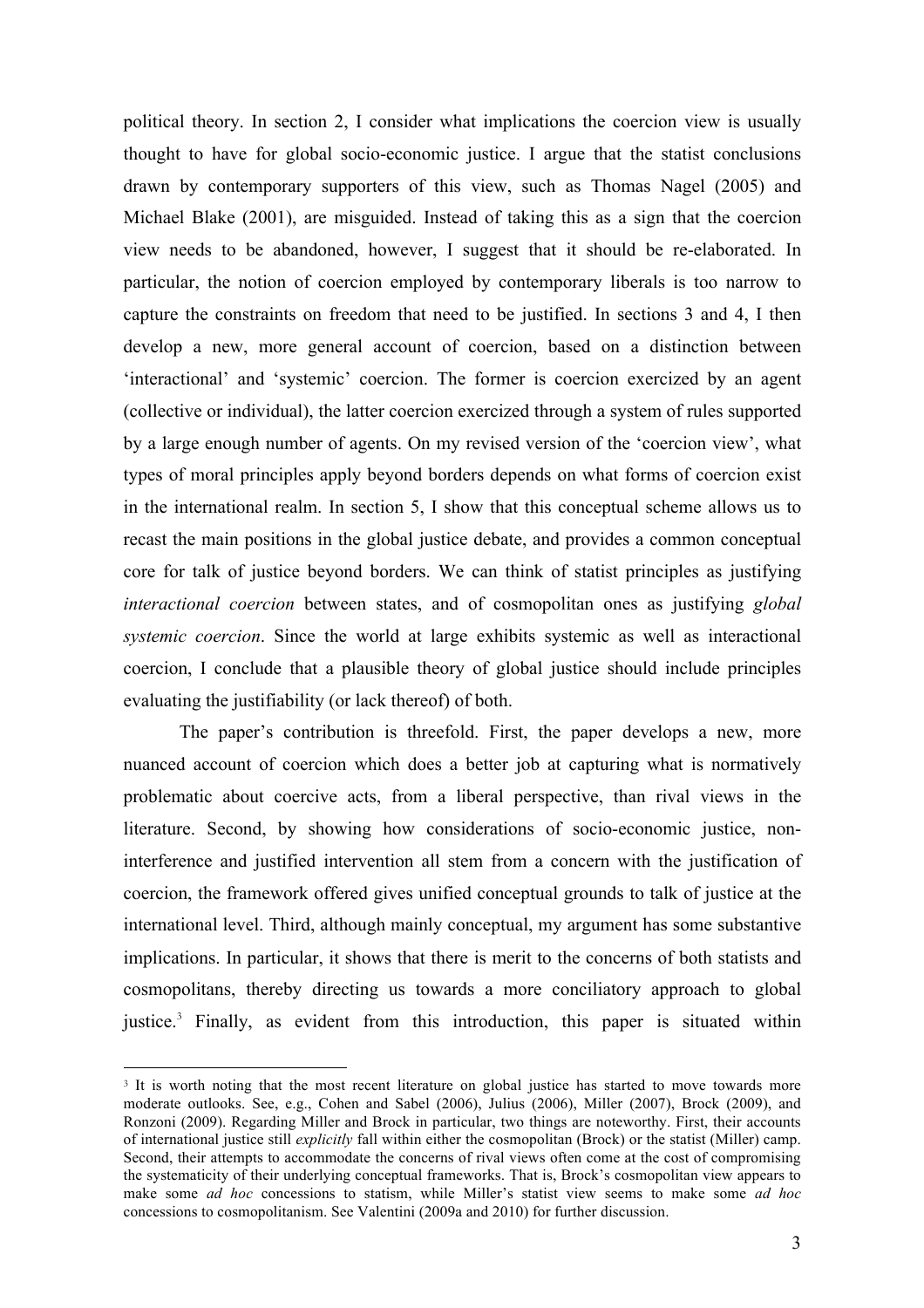contemporary liberal political theory. Other approaches are certainly possible, but they are not the topic of the present paper.

### **1. BACKGROUND: LIBERALISM, COERCION, AND JUSTICE**

Like any complex political ideology, liberalism comprises a variety of views. What brings them together is (arguably) a shared concern with people's *freedom*, namely with their enjoyment of the necessary social conditions to lead autonomous lives, pursuing their chosen ends and goals. Because of this commitment to individual freedom, liberals tend to be suspicious of all forms of coercion. When an agent is coerced, her freedom is constrained: she does not act on her own will, but is a mere instrument of the will of another.

Although liberals regard coercion as *prima facie* morally problematic, they do not consider all forms of coercion morally unacceptable. Most importantly, unlike anarchists, liberals are not opposed to *state* coercion as such. <sup>4</sup> Although state coercion may threaten freedom, it is also *necessary* for it. In a completely anarchical scenario, without stable coordination mechanisms, a system of law securing access to resources, and effective enforcement procedures ensuring compliance, leading an autonomous life is virtually impossible.<sup>5</sup>

That said, liberals consider state coercion a *sine qua non* of an autonomous life and thereby legitimate only under strict conditions. Not all exercises of state coercion protect individual freedom. Despotic states can hardly be seen as providing their citizens with the necessary social conditions to lead autonomous lives. Similarly, hierarchical political communities, such as caste societies, protect the freedom of some – those at the top of the hierarchy – at the expense of others. Such exercises of state coercion are morally unacceptable from a liberal perspective. In particular, for liberals, state coercion is justified only insofar as it *equally protects the freedom of all citizens*. To meet this requirement and show equal respect for the freedom of all, a state must act according to *principles of justice*. On this view, then, the function of principles of justice is to place limits on legitimate state coercion.

In contemporary liberal political theory, principles of justice typically comprise two sets of guarantees: civil-political and socio-economic (cf. Rawls 1999a). The first set

<sup>4</sup> For a defence of anarchism see Wolff (1998).

<sup>5</sup> As argued by Michael Blake (2001, 280) 'Without some sort of state coercion, the very ability to pursue our projects and plans seems impossible. Settled rules of coercive adjudication seem necessary for the settled expectations without which autonomy is denied'.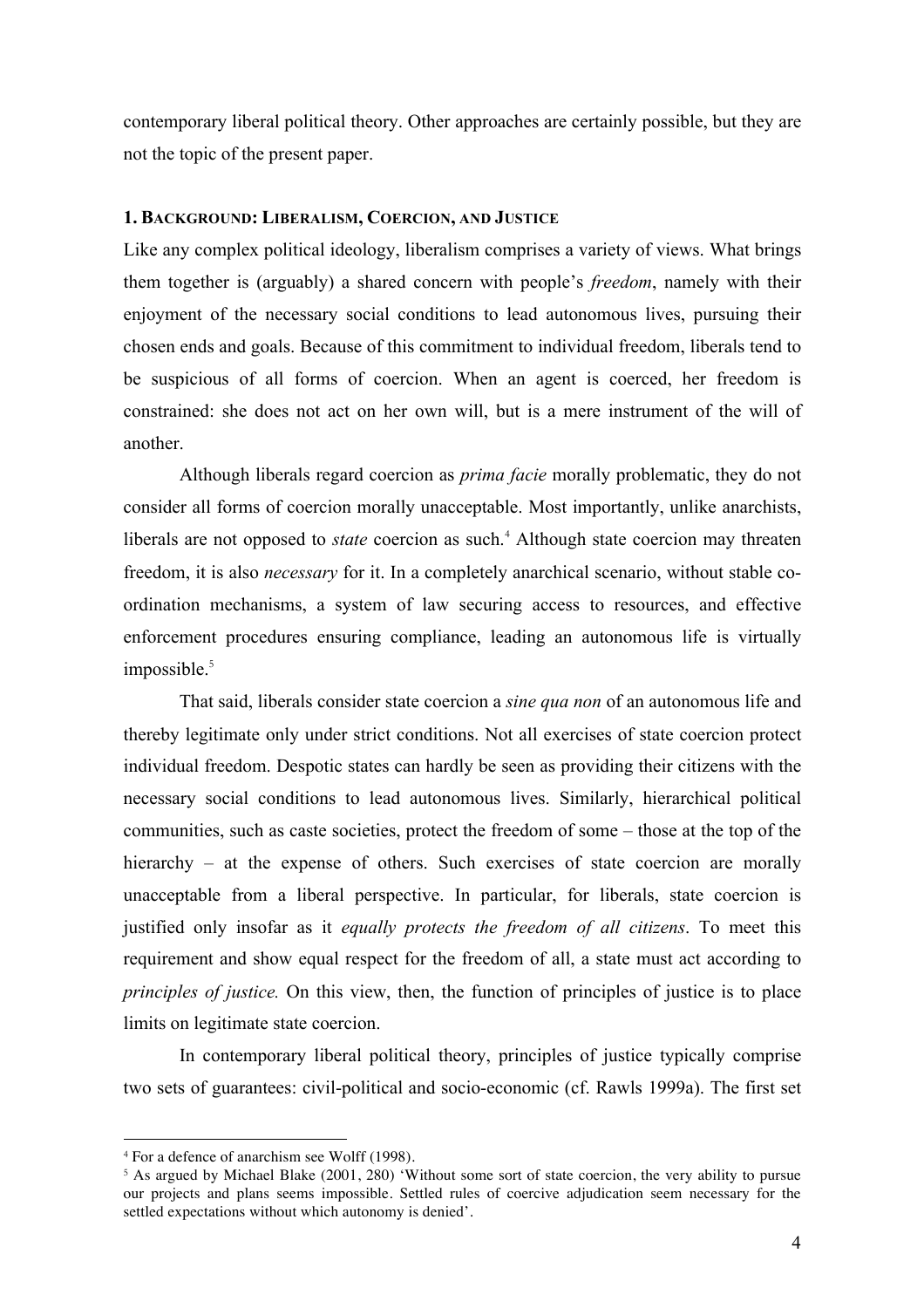includes rights to bodily integrity, vote, free speech, free movement, freedom of religion and association; the second ensures that each citizen possesses the necessary resources and standing within society to pursue her ends and goals without being constantly dependent on others. Both sets of guarantees are necessary to lead autonomous lives. It is hard to pursue one's ends and goals without enjoying freedom of movement, speech or religion, just as one cannot fulfil one's plans of life without suitable material resources. *Absolute as well as relative deprivation* place great constraints on freedom (see Waldron 1991, Cohen 1991). The former prevents individuals from satisfying their basic needs, the latter makes them vulnerable to domination by those who command more resources and have the power to shape others' opportunities. In short, from this liberal perspective, the function of principles of justice in general, and of socio-economic justice in particular, is to place limits on legitimate state coercion.

This account of the function of justice has important predecessors in the history of liberal political philosophy. The most prominent advocate of the view is probably Immanuel Kant (1797), who defines principles of justice (Right) as those which can be legitimately enforced by law and whose purpose is to prevent individuals from violating one another's freedom.<sup>6</sup> Unlike other moral principles, principles of justice concern what we can be socially forced to do for the sake of freedom itself.<sup>7</sup> The link between justice and coercion is also present in contemporary liberalism. John Rawls's liberal-egalitarian account of justice may plausibly be interpreted as driven by a concern with the justification of coercive state power. As Rawls (2001, 40-1) puts it, the question addressed by his theory is: '[I]n the light of what reasons and values – of what kind of conception of justice – can citizens legitimately exercise [...] coercive power over one another?'. <sup>8</sup> This interpretation of the Rawlsian-liberal enterprise has been further defended by theorists such as Michael Blake (2001), Richard Miller (1998) and Thomas Nagel (2005), who all see state coercion as the trigger of egalitarian socio-economic justice.

Even though the coercion view can boast illustrious advocates, it is not the only contemporary liberal account of the function of socio-economic justice. Another popular account, also traceable to Rawls, sees principles of socio-economic justice as expressing

<sup>6</sup> Notice that Kant's specific conception of justice is more conservative than contemporary liberals'.

<sup>7</sup> This is what has led Terry Nardin (2006, 451) to claim that '[i]n explaining the relationship between justice and coercion, we explore the "logic" – the presuppositions and possible implications – of the idea of justice.' <sup>8</sup> Rawls's answer famously includes the following principles: 1. Each person has an equal claim to a fully adequate scheme of equal basic rights and liberties, which scheme is compatible with the same scheme for all; and in this scheme the equal political liberties, and only those liberties, are to be guaranteed their fair value 2. Social and economic inequalities are to satisfy two conditions: (a) They are to be attached to positions and offices open to all under conditions of fair equality of opportunity; and (b), they are to be to the greatest benefit of the least advantaged members of society. See Rawls (1996, 45-5).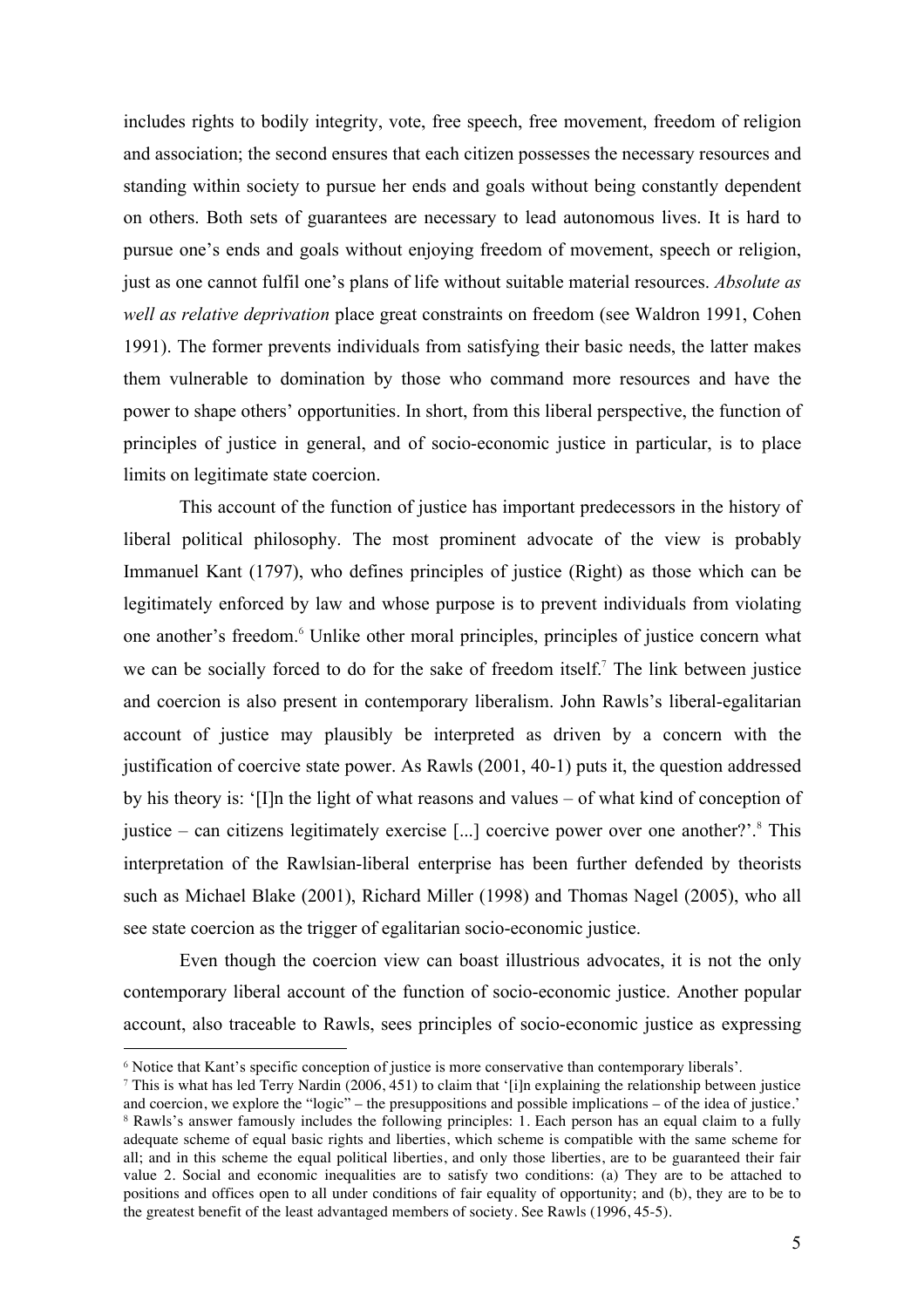an ideal of *reciprocity* among people involved in a joint scheme of *cooperation* (Sangiovanni 2007), so that cooperation, rather than coercion, triggers demands of socioeconomic justice. Although this 'cooperation view' has some merits, I set it aside here and concentrate on the coercion view, for two reasons.

First, a focus on the need to justify coercion is particularly in line with liberals' commitment to equal respect for individual freedom. If the aim is to develop a *liberal* account of justice, the ideas of freedom and coercion seem to be closer to liberalism's central concerns than those of reciprocity and cooperation. A liberal view explaining the value of justice entirely in terms of the need to protect freedom has the advantage of being more parsimonious, and straightforwardly liberal, than one that also refers to additional values, such as reciprocity.

Second, if successful, the coercion view enables us to bring together two seemingly different domains of discussion of justice within the international realm. The literature on international justice is divided between discussions of justified intervention (and just war) on the one hand, and discussions of global socio-economic justice on the other. Yet the reason why these two discourses both belong to the conceptual domain of justice remains rather obscure (Nardin 2006). Theories of justified intervention obviously deal with the justified use of coercion across borders, but what about socio-economic justice? If we can explain principles of global socio-economic justice by appeal to the need to justify coercion, we are able to offer a unified and systematic account of the function of justice in its various ramifications, both domestically and internationally. Such parsimony and systematicity can clearly be seen as virtues of any account of justice.

# **2. JUSTICE, COERCION, AND THE INTERNATIONAL REALM**

 $\overline{a}$ 

As already mentioned, cosmopolitans and statists give opposite answers to the question of whether principles of egalitarian socio-economic justice apply at the global level: the former answer in the affirmative, the latter in the negative.<sup>9</sup> Existing advocates of the

<sup>9</sup> More precisely, while statists consider a morally ideal world to be one in which societies are internally just, refrain from interfering in one another's affairs, and assist one another in moments of need, cosmopolitans' ideal world order is one in which egalitarian socio-economic justice applies not only within societies, but also across them. For statists, global inequalities are of no moral concern so long as every society possesses enough resources to sustain itself. Whenever a society is poverty-stricken, or finds itself in difficulty, other communities have a duty to help its citizens by transferring some of their own resources. The distributive model envisaged by statists, therefore, somewhat resembles familiar practices of international aid (Rawls 1999, Nagel 2005, Cf. Barry 1991) Cosmopolitans, by contrast, hold that the global distribution of entitlements to resources and opportunities should be structured in an egalitarian manner (just as in the domestic case). For them, justice places strict limits on worldwide inequalities, which implies that much of what the wealthy of the world currently possess in fact belongs to the world's poor (Barry 1991).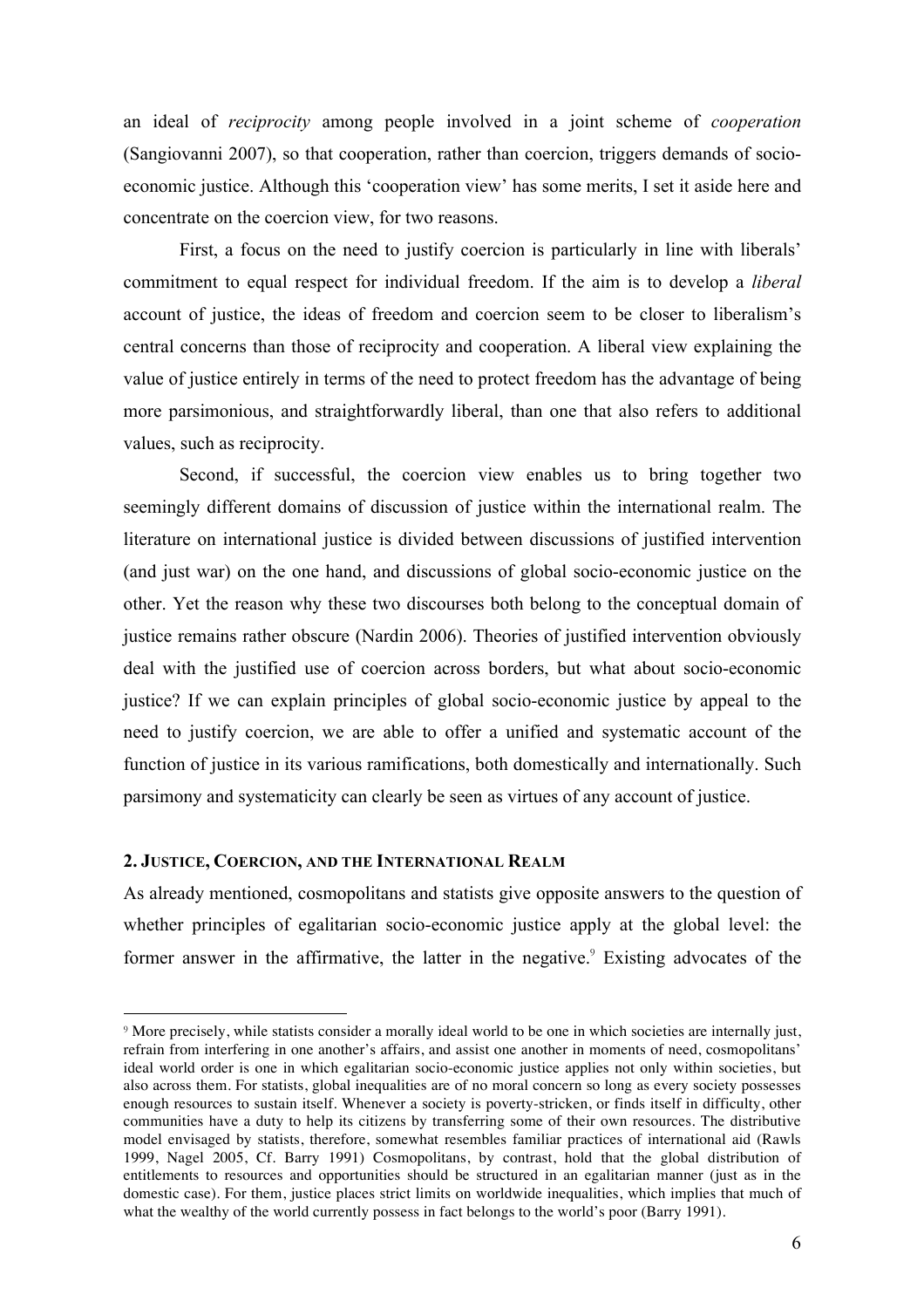coercion view are firmly located in the statist camp.<sup>10</sup> Rawls (1999) famously denies the applicability of egalitarian socio-economic justice to the global arena, and defends only international duties of mutual respect and non-interference between just societies, and of justified intervention and assistance towards unjust or poor ones. In his view, an ongoing concern with relative deprivation is out of place at the international level.<sup>11</sup> Similarly, Michael Blake (2001, 258) argues that 'a concern with relative economic shares ... is a plausible interpretation of liberal principles only when those principles are applied to individuals who share liability to the coercive network of *state* governance [emphasis added].' Finally, Thomas Nagel (2005, 128) thinks that socio-economic inequalities matter only domestically because '[w]hat is objectionable is that we should be fellow participants in a collective enterprise of coercively imposed legal and political institutions which generates such ... inequalities.' For Nagel (2005, 115), the possibility of liberal-egalitarian justice depends on the presence of 'law backed up by a monopoly of force.' Since coercive state law does not exist globally, Nagel concludes that our international distributive obligations do not go beyond humanitarian assistance.

In summary, contemporary advocates of the coercion view claim that, since nothing like domestic state coercion exists globally, a concern with persons' equal right to freedom does not demand principles of egalitarian socio-economic justice at the global level. To respect individuals' equal right to freedom, ideally, each state should be internally just or well-ordered, and states should refrain from interfering in one another's affairs. To be sure, internationally, there is border coercion against foreigners, but advocates of the coercion view insist that border control involves a different type of coercion than domestic state coercion, and thus requires a different type of justification (Blake 2001, 280 n. 30, and Nagel 2005).<sup>12</sup> Through the coercive apparatus of their state,

<sup>10</sup> Notice that the debate between statists and cosmopolitans is by now extremely complex and internally diverse. Cosmopolitan and statist conclusions have been defended on the basis of a number of different rationales, beyond the coercion view. For the sake of completeness, let me offer a few examples. Among those who deny the global applicability of egalitarian socio-economic justice, some argue that this would harm the value of national self-determination (Miller 1995), others that compatriots ought to be prioritised because of the special relationships in which they stand vis-a-vis one another (Sangiovanni 2007), others still that socio-economic justice cannot apply globally because of the lack of an appropriate global agent capable of implementing it (Meckled-Garcia 2008). By the same token, some cosmopolitans defend their view by appeal to the fundamental moral equality of persons and a concern with everyone's well-being worldwide (Caney 2005, Beitz 1983), while others insist that principles of socio-economic justice should apply globally because there exists a complex global institutional structure akin to the one we find in the domestic context (Beitz 1999, Pogge 1989, Moellendorf 2002).

<sup>&</sup>lt;sup>11</sup> For a coercion-based interpretation of Rawls's Law of Peoples see Wenar (2002).

 $12$  The challenge of the justification of border coercion has been raised and discussed by Abizadeh (2008). Nagel advances a particularly implausible response to this challenge (which is why I am only mentioning it in a footnote). For him, unlike domestic state coercion, border coercion is 'simply enforced against the nationals of other states; the laws are not imposed in their name, nor are they asked to accept and uphold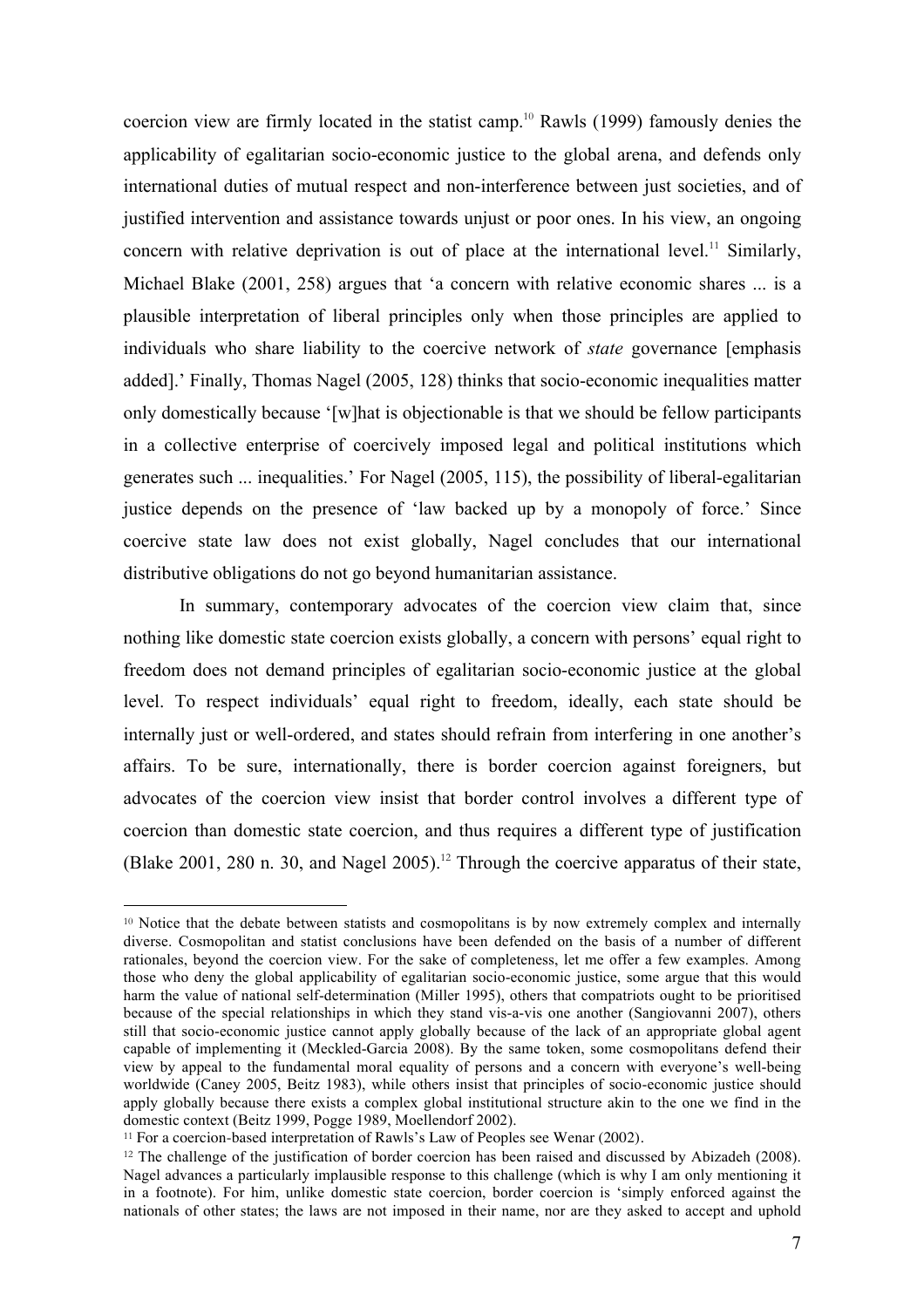fellow-citizens are made collectively responsible for one another's fate in a way that foreigners are not. Each society develops its own habits, culture, and chooses the extent to which it pursues economic growth. In these circumstances, so proponents of the coercion view argue, ongoing egalitarian redistribution across societies would undermine those values of freedom and self-determination that liberals wish to protect (see Rawls 1999, 117-8, Blake 2001, 289-94). So long as societies are willing to assist one another in moments of need, thus making sure that none has to endure absolute deprivation, forms of international coercion such as border coercion are justified. This, they argue, strikes the right balance between self-determination, and sensitivity to the needs (hence also the freedom) of others.

Is this a sensible view? Its plausibility depends on whether we can think of states as largely separate and self-sufficient entities. Today, the picture of a system of independent societies, free to pursue their own policies and goals, is unrealistic. In an increasingly globalised world, what happens in one community depends, to a significant extent, on what happens in other societies – because of externalities – and at the international level – because of rules set by international institutions.

Consider agricultural subsidies sustaining local farmers in Europe and the United States. These affect the opportunities, and livelihoods, of farmers and producers in developing countries (Pevnick 2008, 407). Or consider international tax competition. To attract investments and capital, governments are 'forced' to lower their tax rates, thereby undermining their ability to secure socio-economic justice at home (Ronzoni 2009). Moreover, as Joseph Stiglitz (2005, 231) points out, 'with globalization comes [*sic*] new rules, often imposed by industrialized countries, that can strip countries of the economic tools they could previously use to manage economic crises.' Frequently cited examples are IMF conditions on loans, and WTO trade regulations (see Moellendorf 2005). The more firmly countries have to conform to these rules, the more they lack the ability independently to regulate their own economy. Under these circumstances, we cannot assume that each state is uniquely responsible for securing domestic social justice. States' ability to do so clearly depends on what happens beyond their borders.

those laws. Since no acceptance is demanded of them, no justification is required.' (Nagel 2005, 129-30). On this view, what distinguishes state coercion against foreigners from state coercion against nationals, is that the latter, unlike the former, is exercised in the citizens' name. Clearly, though, the moral principle underpinning this disanalogy is flawed (Julius 2006, Abizadeh 2008). Why should the formal fact that coercion is exercised in the coercee's name make a difference to its justification? Surely, brute coercion is just as in need of justification. A highwayman pointing a gun to my head and asking for my money or my life is not coercing me allegedly *in my name*, but this does not mean that his actions do not need to be justified.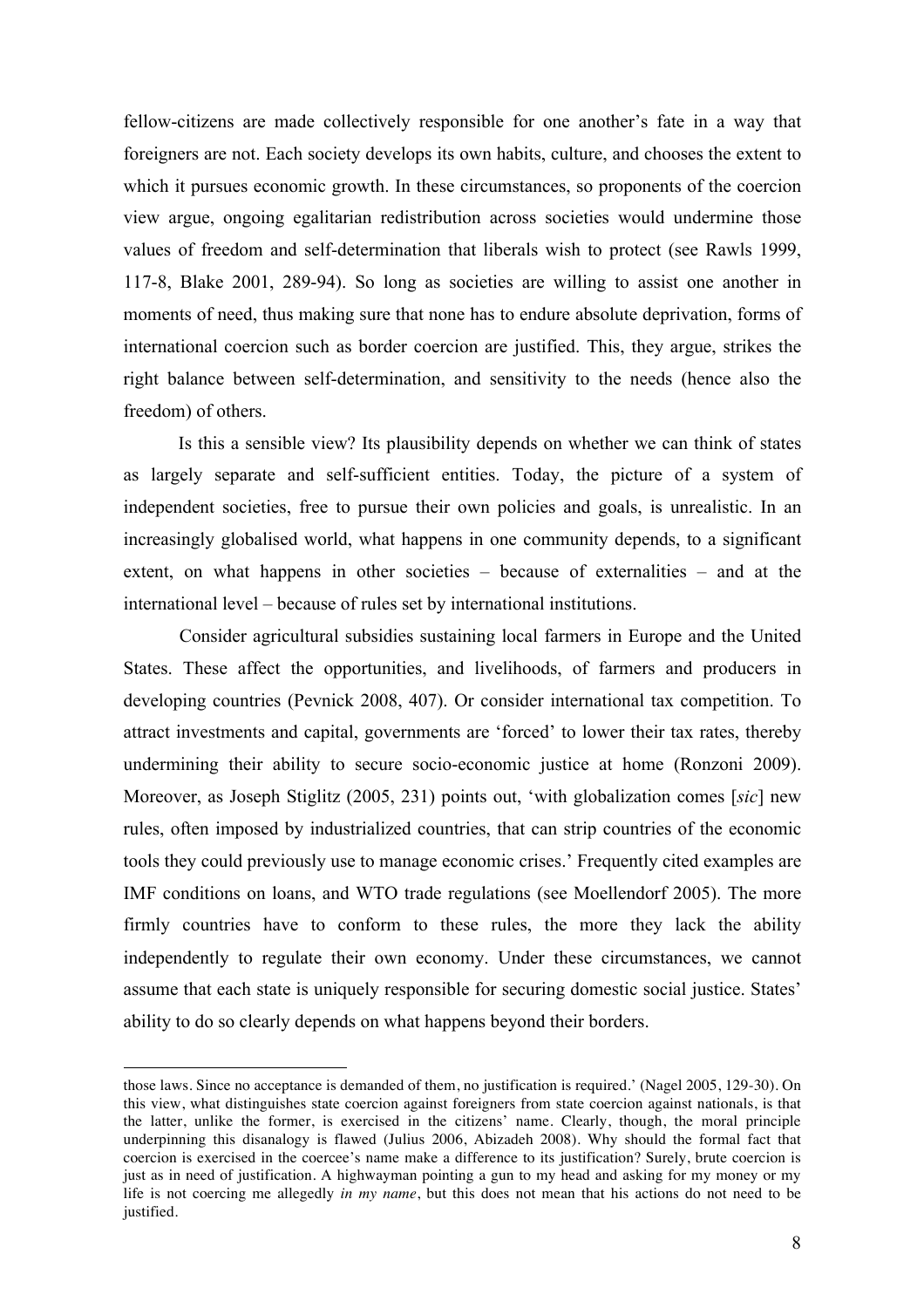The current level of international interdependence would seem to generate precisely those concerns about distributive shares, equal opportunities, economic and bargaining power with which we are so familiar at the domestic level. A just world, in which each state can provide its citizens with the necessary conditions to lead autonomous lives, is one in which (i) interdependence is effectively regulated so as to avoid negative externalities and (ii) the rules adopted to regulate it are *fairly* designed, giving each country roughly equal opportunities and bargaining power. Only then can the freedom of all be guaranteed.

Even though this conclusion naturally follows from a liberal concern with the freedom of all, it is not available to proponents of the coercion view: in fact, none of them defends it. For them, global interdependence falls outside the scope of socio-economic justice presumably because its impact on freedom does not have an *obvious state-like coercive nature*. Externalities are unfortunate, on this picture, but not coercive. Europe and the United States are not threatening sanctions against farmers in developing countries; they are simply supporting their own agricultural industry. Societies' decisions about tax policies in the presence of high capital mobility are not accompanied by commands backed by the threat of sanctions directed against foreigners. Even international institutions such as the WTO and the IMF are not coercive in the way the state is: instead of being imposed on their members (i.e., states), they are created, and voluntarily joined, by them (Nagel 2005).

One could therefore easily conclude that the coercion view fails on its own terms. Although it is animated by a concern with persons' equal right to freedom, it is unable to detect and place under justice-based assessment a vast number of constraints on freedom simply because they are not coercive *in the way the state is* (cf. Risse 2006). Does this mean that the coercion view should be abandoned? I argue that, instead of being abandoned, it must be revised.

Contemporary accounts of the coercion view suffer from what might be called a fetishism of state coercion. They mistakenly consider *state* coercion as the *sole* trigger of the problem of justice, when in fact it is often part of its solution.<sup>13</sup> This mistake was not made by earlier liberal social-contract theorists. In their views, a *group agent with the capacity to issue commands backed by the threat of sanctions* was necessary to put an end to the 'lawless' coercion occurring in the state of nature, and which threatened to undermine individual freedom. As Kant said, 'If you are so situated as to be unavoidably

<sup>&</sup>lt;sup>13</sup> As we have already seen, if state coercion wasn't necessary for freedom, liberals would side with anarchists and always regard it as unjustified.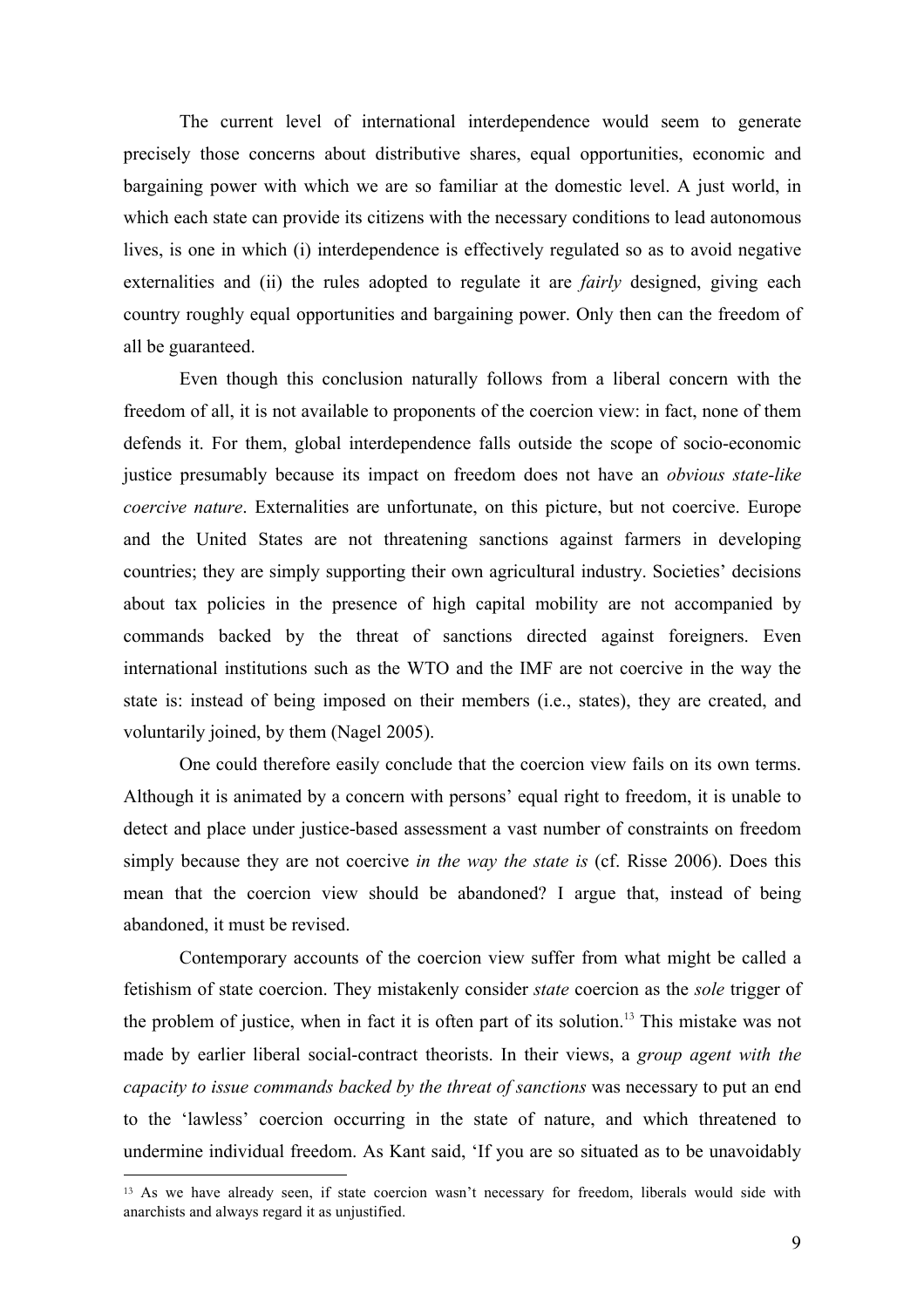side by side with others, you ought to abandon the state of nature and enter, with all others, a juridical state of affairs, that is, a state of distributive legal justice' (Kant 1797, 72). The problem of justice, then, does not arise only in the presence of state coercion. The constraints on freedom that individuals place on one another in conditions of interaction and interdependence *prior* to the existence of the state also stand in need of justification. What is more, they can only be justified by creating justly governed, state-like, authorities (cf. Kant 1797, Young 2004 and 2006, and Ronzoni 2009). This is precisely why liberals, unlike anarchists, believe that state coercion is in principle justifiable, i.e., because it is necessary for persons' freedom itself.

In light of this, if we want to offer a plausible account of the function and conditions of applicability of justice, we must turn to these more diffuse and less formal types of coercion.

### **3. TOWARDS A NEW ACCOUNT OF COERCION**

 $\overline{a}$ 

To describe these types of coercion, I start by defining the kind of coercion exercised by the state, what I call 'narrow coercion', and then generalize it. $14$ 

**Narrow Coercion**: An agent A coerces another agent B if A intentionally forces B to do, or to refrain from doing, X through a command backed by the threat of sanctions.

On this account, the state plays the role of the coercer (A), its citizens (or foreigners) that of the coercees (B), and sanctions administered by public officials constitute the means through which the state intentionally restricts persons' freedom. The state thus coerces individuals just as a gunman coerces his victims. The structure of coercion remains the same across the two cases, only its content changes. While the gunman targets innocent bystanders threatening 'Give me your money, or otherwise I'll kill you', the state targets potential law-breakers threatening 'Do not break the law, or otherwise I'll punish you'. 15

This definition of coercion is 'narrow' in two respects: in its specification of *how*

<sup>14</sup> It is worth noting that, surprisingly, Blake and Nagel do not spend much time defining the notion of coercion. It is therefore difficult precisely to pin down how they understand it. Blake (2001, 272) in particular says '[c]oercion is an intentional action, designed to replace the chosen option with the choice of another', and then refers to state punishment as a typical example of coercion. His definition thus seems in line with what I call narrow coercion. Moreover, the notion of narrow coercion has broad resonance in the literature. See e.g., Max Weber's (1968, 1/1 §16) notion of political domination, or Nozick's (1969) account of coercion.

<sup>15</sup> Of course, there is a difference in that, unlike a gunman, the state is a complex *group* agent (List and Pettit 2011). I will expand on this later in the paper.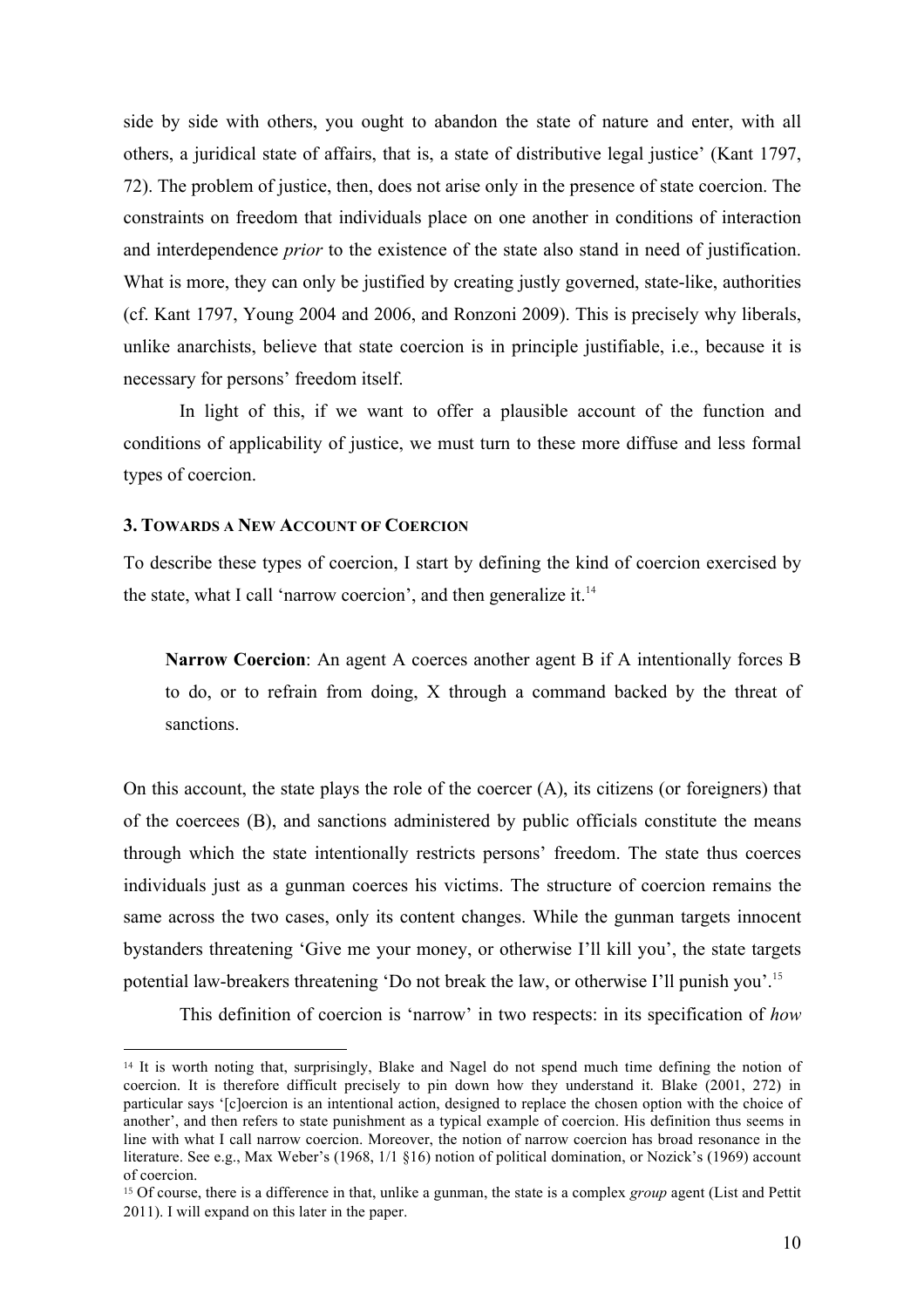the coercer restricts the coercees' freedom (through intentional commands backed by the threat of sanctions), and in its implicit understanding of  $who$  – i.e., what sort of entity – can play the role of the coercer (i.e., an agent, be it collective or individual). In what follows, I suggest that by relaxing each of these conditions, we obtain a more general account of coercion, which captures all those constraints on freedom that ought to be recognized, from a liberal perspective, as needing justification. I distinguish between interactional and systemic coercion, and argue that these two companion notions constitute the basis for a compelling outlook on the function and conditions of applicability of justice.<sup>16</sup>

The account of coercion to be offered is not primarily intended to capture our ordinary intuitions about coercion, or our ordinary language use. Instead, its primary aim is to express the function, and conditions of applicability, of justice. I use the label 'coercion' because my definitions stem from a generalization of what I have called the narrow (and familiar) account of coercion. On the view to be developed, we can think of 'coercion' as encompassing a broad family of actions which place potentially problematic constraints on freedom. We can then qualify different types of coercion differently (e.g., as narrow, interactional, systemic etc.) depending on the specific features of the actions in question.

This broader understanding of coercion seems legitimate since the notion of coercion is what philosophers call an 'essentially contested concept' (Gallie 1956), namely a concept subject to on-going controversy, for which we can identify a common core (e.g., the restriction of freedom), but for which there exist a variety of competing specifications. Some, for example, believe that only threats can be coercive, others that offers can also be coercive (e.g., O'Neill 1991, Zimmerman 1981). Some argue that coercion can only occur when the will of the coercee is involved, i.e., when it is ultimately up to the coercee to decide whether to comply with the coercive command or not (e.g., Nozick 1969), others that coercion also exists in the presence of sheer brute force, when the coercee has no choice (e.g., Lamond 2000). Some believe that bargaining between agents with unequal power involves coercion (e.g., McGregor 1988-89), others deny this, and so forth (see Anderson 2006, for discussion of these different positions). Given the contested nature of the notion of coercion, new proposals or definition schemes cannot simply be dismissed by appeal to orthodoxy in usage. By suggesting that we think of coercion as including a family of potentially problematic freedom-restricting actions, my

<sup>&</sup>lt;sup>16</sup> The distinction between systemic and interactional coercion is inspired by Thomas Pogge's (2002) distinction between interactional and institutional accounts of human rights.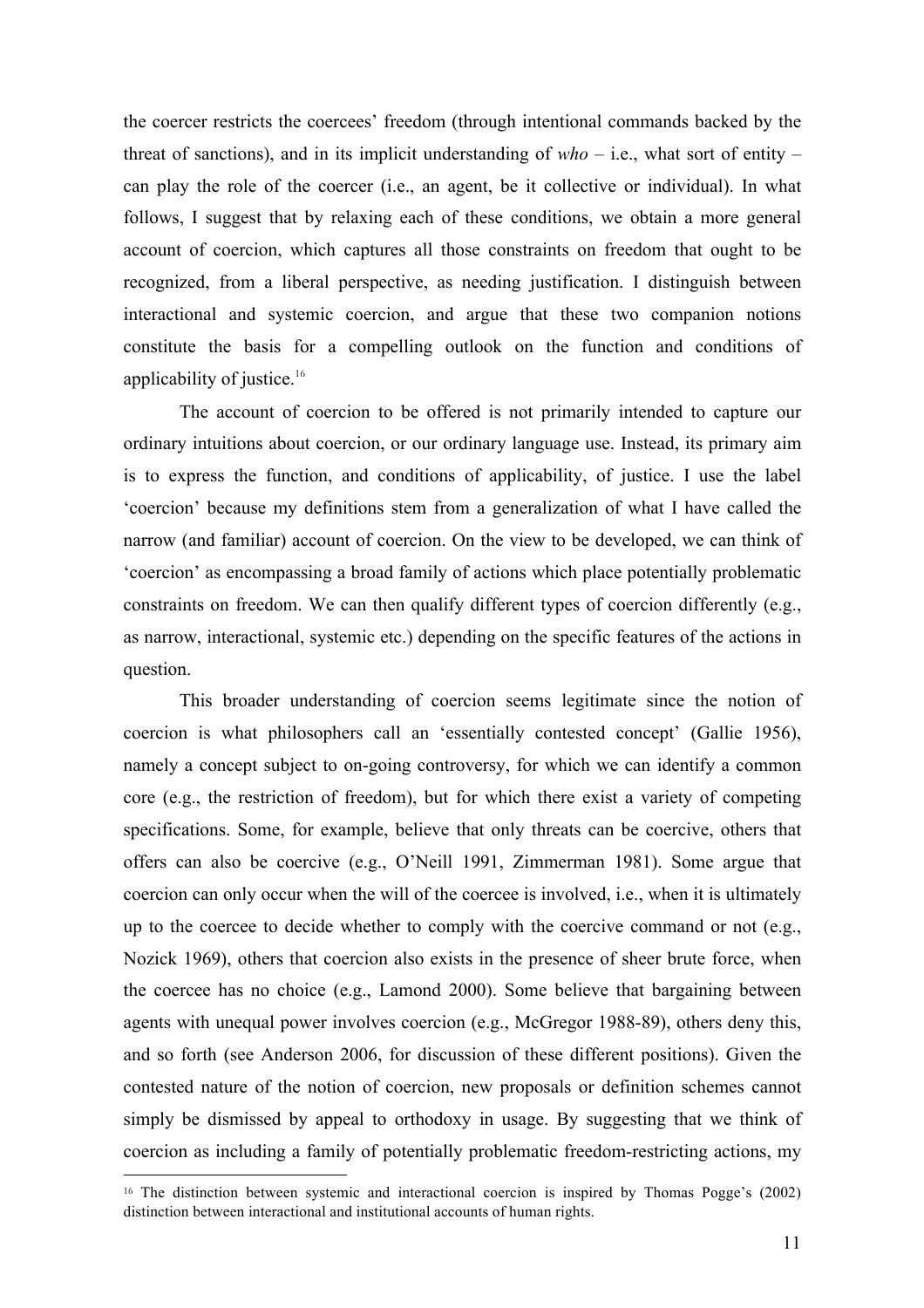definition scheme is loyal to the complexity of the notion of coercion, and perhaps even helpful in solving such definitional controversies.

### 3.1 GENERALIZING COERCION I: INTERACTIONAL COERCION

As noted, coercive acts are often identified by *how* they undermine persons' autonomy: through the intentional threat of sanctions. Although this is a common way of defining coercion (see, e.g., Nozick 1969, Wertheimer 1987, and Anderson 2006), it is not the only one. An alternative account of coercion can be drawn from Kant's political philosophy, where coercion is understood, more broadly, as a hindrance to freedom (Kant 1797, 30). This alternative view of coercion is both independently plausible, and better suited as an account of what triggers concerns of justice than the narrow account.

Coercion is normatively significant because it involves problematic restrictions of freedom that require justification. There is no obvious reason, however, why restrictions of freedom perpetrated through explicit threats should be any more *prima facie* problematic than restrictions perpetrated via other means. The set of necessary social conditions to set and pursue ends for myself, i.e., my freedom, can be compromised not only when I am forced to perform certain actions on pain of sanctions, but also when I am robbed of my possessions<sup>17</sup> or am subject to physical compulsion (cf. Ripstein 2004, 8ff.). From a liberal perspective, there is no reason why only the first type of freedom restriction should call for any more justification than those others.

More generally, if coercive acts are those which call for special justification due to their freedom-restricting nature, then the notion of coercion should be to a large extent insensitive to *how* A restricts B's freedom. All that coercion requires is (i) a responsible agent, (ii) non-trivial constraints on someone else's freedom, (iii) compared to a suitable baseline. Given these three conditions, we can define coercion between two agents – what I call 'interactional coercion' – as follows.

**Interactional Coercion**: An agent A coerces another agent B if A foreseeably and avoidably places non-trivial constraints on B's freedom, compared to B's freedom in the absence of A's intervention (other things being equal).

This definition of coercion generalizes the narrow definition of coercion outlined above. While all occurrences of coercion under the earlier definition also count as occurrences of

<sup>&</sup>lt;sup>17</sup> This is true on the generally plausible assumption that I need material resources to pursue my ends and goals.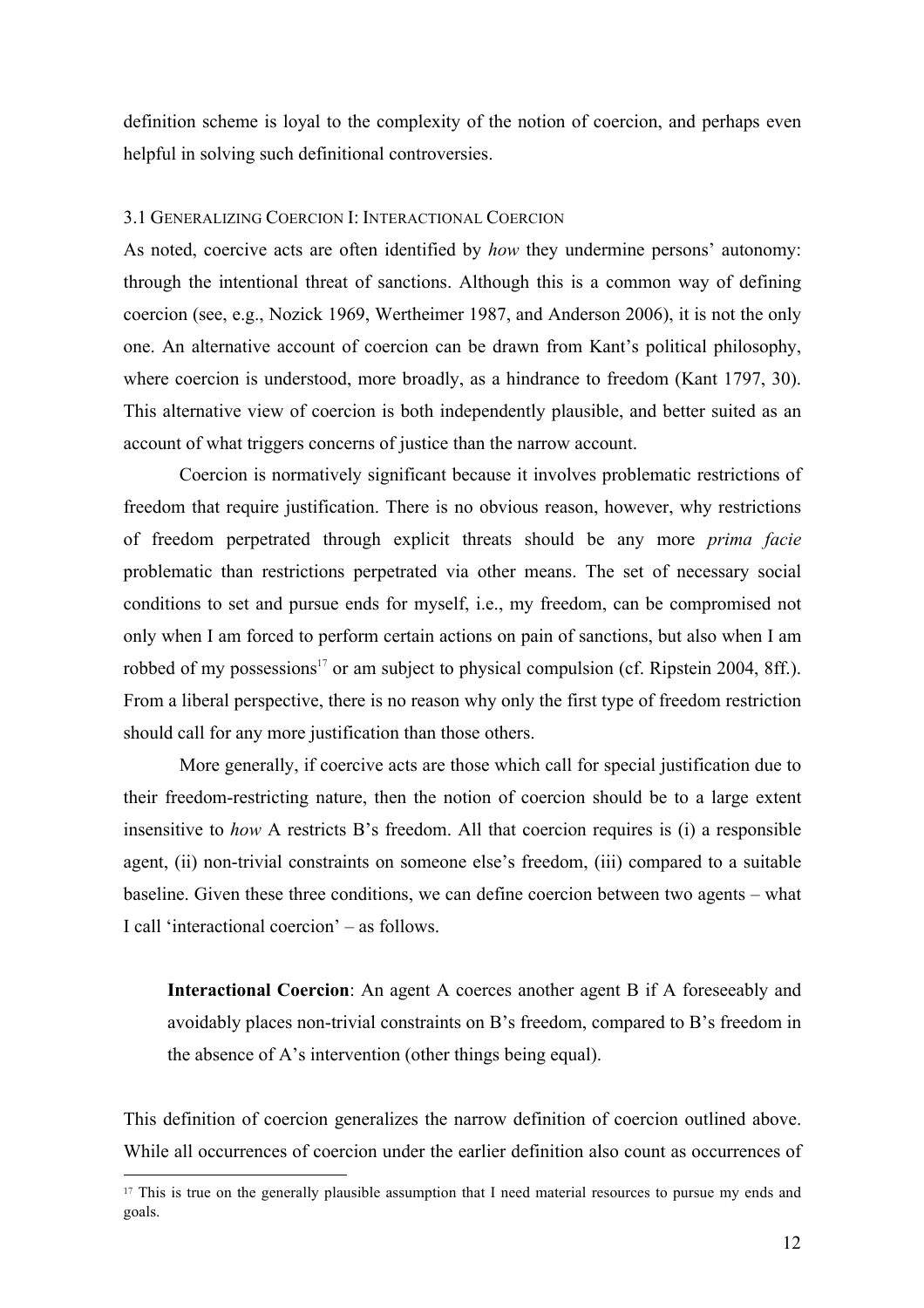coercion under this newly developed one, the reverse is not the case. This is because, unlike narrow coercion, interactional coercion does not focus only on those restrictions of freedom that are *intentionally* brought about *through the threat of sanctions*. In the interactional account of coercion, the intentionality condition is replaced with the weaker condition of foreseeability (and avoidability). While it is true that in order to intend something I must also foresee it, the opposite is not the case. Many actions may have many foreseeable consequences I do not intend. Similarly, threats of sanctions are only one possible source of constraints on freedom. To be sure, a gunman threatening to kill you unless you act as he commands restricts your freedom. But so does someone who physically forces you to do certain things (without threatening sanctions), or who prevents you from accessing certain material resources. For instance, if A threatens to injure B unless B hands over her wallet, A can be said to coerce B on both the narrow and the interactional account. However, if A secretly deprives B of valuable material resources in his possession, A can be said to coerce B only on the interactional account, and not on the narrow one.

To gain a clearer sense of what actions would count as coercive under the interactional account, we need to specify its component parts or parameters: 'a responsible agent', 'non-trivial constraints on freedom', and 'a suitable baseline'. Let me consider each of them in turn.

### *(i) A Responsible Agent*

The first component of my definition  $-$  i.e., a responsible agent  $-$  is necessary for acts of coercion to stand as possible objects of moral appraisal, that is as objects of justification. The sense of responsibility I am referring to here is often called 'responsibility as attributability' (Scanlon 1998, ch. 6, and Miller 1983, 72). To say that someone is responsible in this sense is to say that 'for a given action … it is appropriate to take it as a basis of moral appraisal of that person' (Scanlon 1998, 248).

What counts as coercive thus depends on what we can plausibly hold people responsible (i.e., accountable) for. In principle, someone is accountable for the consequences of her actions so long as they are both foreseeable and avoidable (see Pogge  $2002$ ). The existence-conditions of responsibility posited here  $-$  i.e., foreseeability and avoidability – are weaker than intentionality with respect to the consequences of those actions, but stronger than causal responsibility. What we require is for coercers to have a reasonable degree of control and foresight over the consequences in question, but not necessarily to intend them.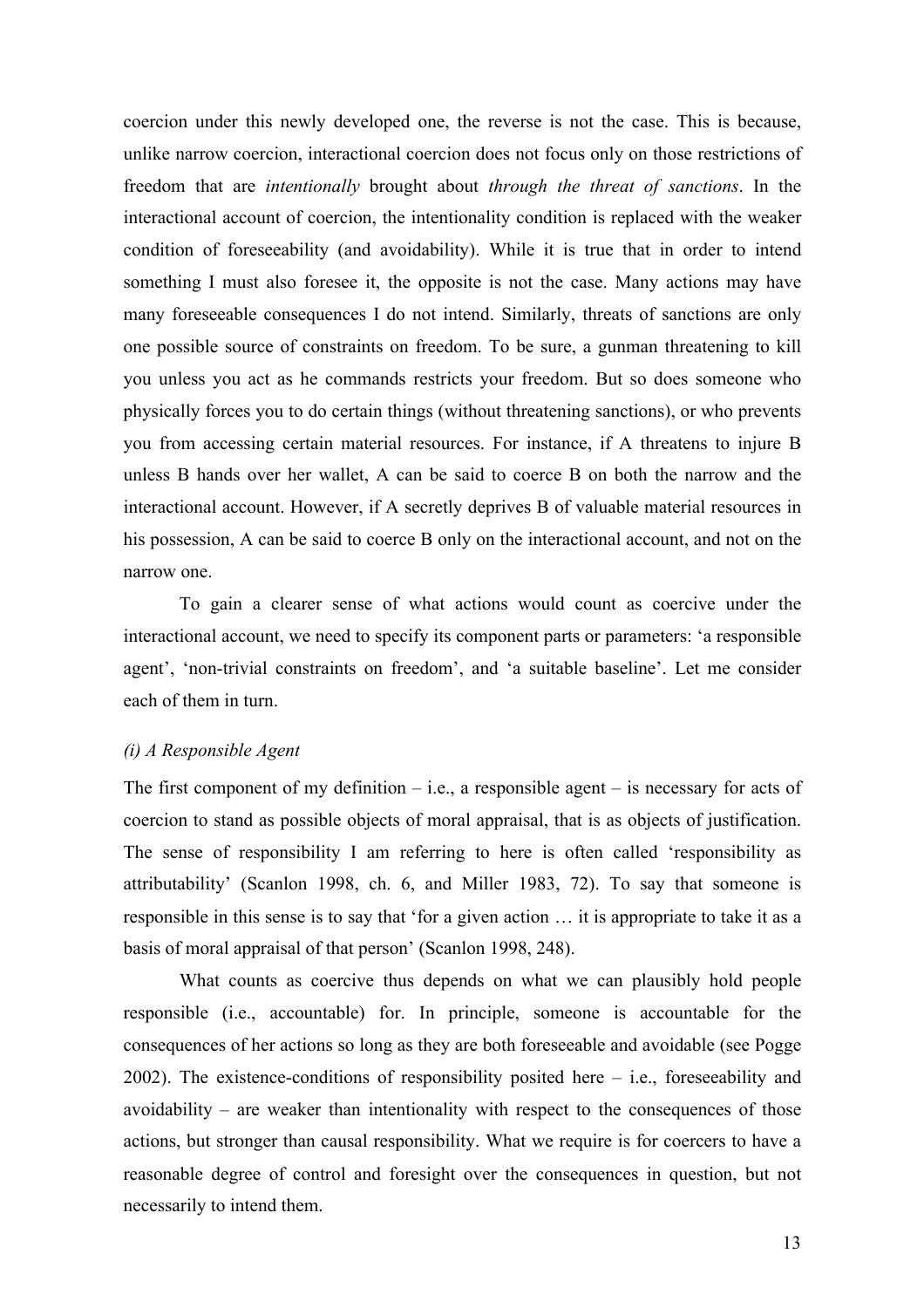Merely contributing to the causal chain of events which results in a restriction of a person's freedom does not count as coercion. If I leave my house and lock the door not knowing that my flatmate has forgotten her keys, I cannot be accused of coercing her. Although she is unfree to get in, this is a consequence of my action which I could not have reasonably foreseen (cf. Miller 1983, 70-1).<sup>18</sup> By the same token, if I slip on an icy road despite taking all due precautions and injure someone who is walking next to me, I cannot be said to coerce him. Since I had no control over my body while slipping, I could not have avoided hitting him.

Now consider another scenario. The CEO of a big company fires half of his employees. Since this will lead to a foreseeable and avoidable curtailment of their freedom, the action of the CEO does count as coercive, and his conduct stands in need of justification. While I owe my flatmate no explanation for why I left the house, the CEO owes his employees an explanation for why he has fired them. Of course, the CEO might have had good reasons for doing so, in which case his action would turn out to be justified. For instance, the employees may have breached the terms of their employment contract, and secretly tried to sabotage their firm. Or the economy might have taken a bad turn, forcing the CEO to cut costs and dismiss many of his employees. Assuming no other costcutting measures were available, the CEO's actions seem justified. If he had done nothing, the company would have gone bankrupt, leaving twice as many people unemployed. But whether or not the CEO's actions are justified, given their coercive nature, they stand in need of justification.

### *(ii) Non-trivial Constraints on Freedom*

 $\overline{a}$ 

Freedom is a widely debated concept in political philosophy. Although scholars disagree about the appropriate definition of this concept, one task that any plausible account of political freedom must fulfill is capturing the social conditions for a person to lead an autonomous life. Liberals care so much about freedom because it is a necessary condition for autonomy. The notion of freedom so understood can be further spelt out in different ways: for instance, in terms of non-interference with one's options, or in terms of nondomination, <sup>19</sup> just to mention two prominent accounts (see Miller 1991). All of these

<sup>18</sup> Notice, however, that Miller's (2010) account of *coercion* is significantly different from (narrower than) mine. Here I am only relying on his account of constraints on freedom.

<sup>19</sup> Freedom as non-interference is also called 'negative' freedom. On this view, an agent is free to the extent that he/she is not interfered with by other agents. One's freedom is thus a function of the opportunities one has available (see, e.g., Berlin 1969, and Carter 1999). According to freedom as non-domination or republican freedom, an agent is free to the extent that he/she is not subject to arbitrary power or alien control (Pettit 1997). So, while for the negative-freedom theorist a slave whose benevolent master leaves many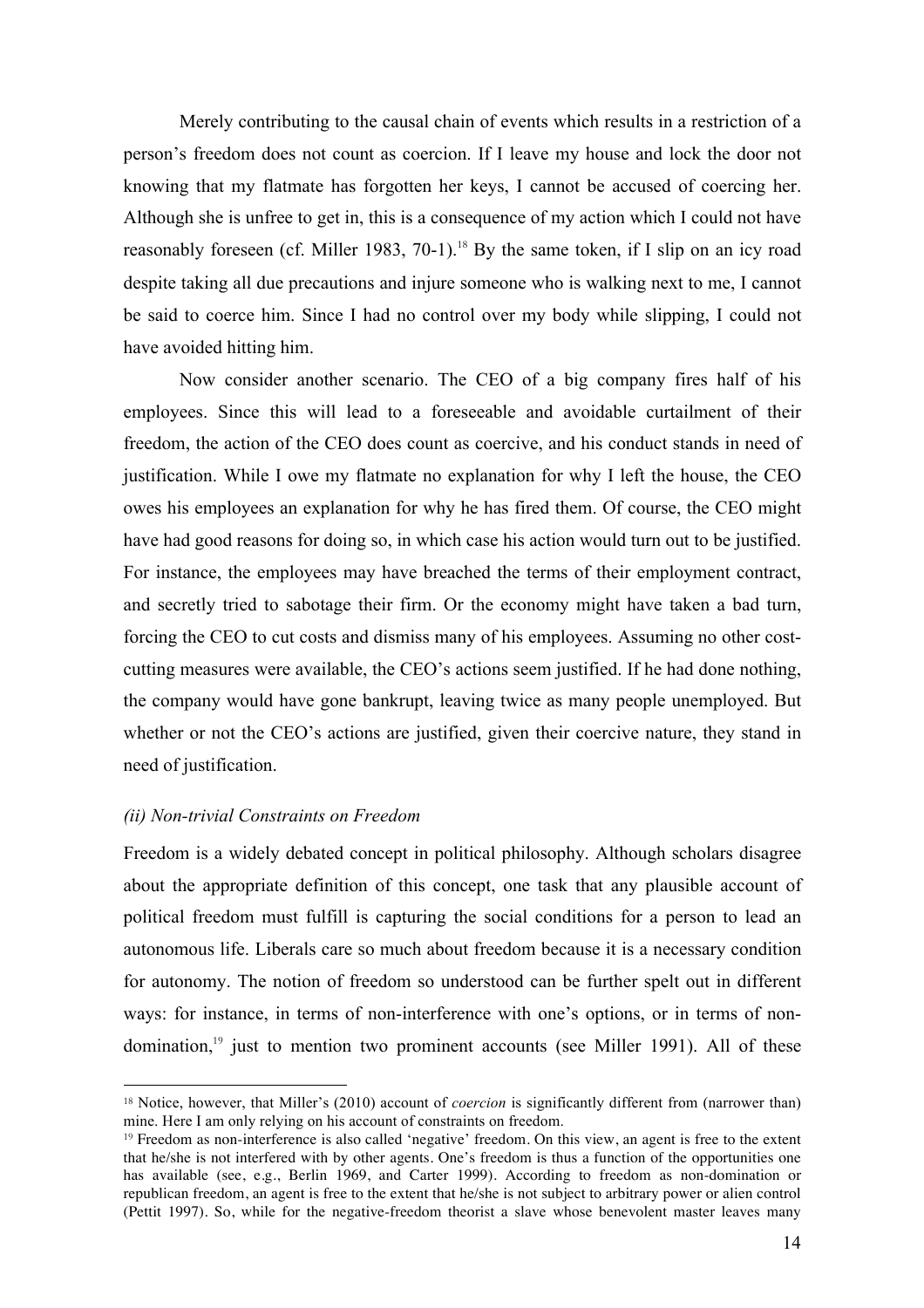accounts of freedom can be seen as expressing necessary conditions for people to lead autonomous lives. Lack of opportunities, continued interference in one's affairs, and domination clearly undermine autonomy.

That said, since my aim is only to offer a general definition scheme, I take no stand on which account of freedom we should endorse. Instead, I limit myself to observing that, in many (but not all) cases, our judgements about freedom and unfreedom – hence about coercion – will converge regardless of the particular conception of freedom we employ. So long as there is convergence with respect to the judgements about global justice I make at the end of the paper, there is no point in reducing the generality of my definition scheme by endorsing a specific conception of freedom.

Let me now turn to the non-triviality condition. Not every restriction of freedom counts as coercive. When evaluating whether an action is coercive, we should set aside *trivial* restrictions of freedom (cf. Miller 1983, 76). What counts as trivial is bound to be, to some extent, a matter of debate, but we can again be confident that people's judgements will often converge. For instance, if A and B are both having their tea break and A eats the last remaining biscuit on the table, she thereby foreseeably and avoidably deprives B of the opportunity to eat it herself. Although there is a sense in which A restricts B's freedom, this restriction is so trivial that it should not count as coercive: it can hardly be said to undermine B's autonomy.<sup>20</sup> Of course, things would be different if A acted so as to restrict B's access to food, shelter, education or health care. In that case, A would certainly restrict B's freedom non-trivially, thereby perpetrating an act of coercion. But acts which, by any reasonable standard, only trivially restrict someone's freedom should not count as coercive in the sense we are interested in here.

## *(iii) A Suitable Baseline*

 $\overline{a}$ 

Finally, we need to specify the baseline against which to evaluate whether someone's freedom has been restricted. Such a baseline can be of two kinds: either moralized or nonmoralized (Anderson 2006). On a non-moralized account, the benchmark with respect to which we establish whether there is a restriction of freedom is the expected course of events in the absence of A's (the putative coercer's) intervention. On a moralized account, such a benchmark is the 'morally expected' course of events: the course of events that

opportunities open to him is relevantly free, for a freedom-as-non-domination theorist he is not, because his choices are in principle subject to the master's arbitrary power.

<sup>20</sup> This is not to say that A's action is beyond moral assessment. It may be unfair of her to take the biscuit (assuming she already had her fair share). However, by saying that her appropriation of the last biscuit is not coercive, the implication is that it is not an appropriate object of justice-based evaluation (where principles of justice are those which one can be socially forced to respect, e.g., through state action).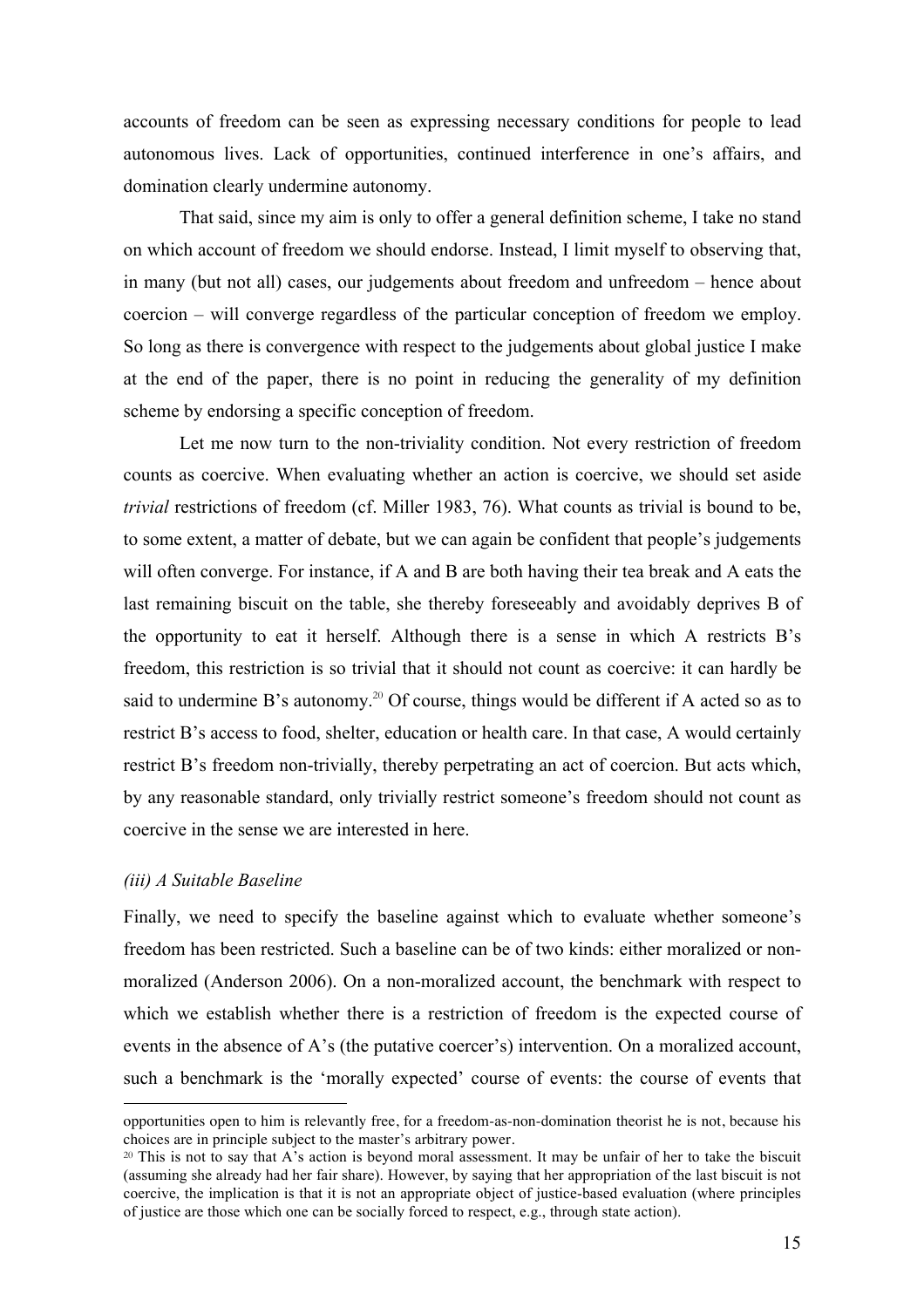would obtain in a just state of affairs. Which sort of baseline should we opt for? If coercion is to serve as a plausible criterion for the applicability of justice, we should opt for a non-moralized baseline – i.e., 'the absence of A's intervention'. Otherwise, we could no longer say that coercion stands in need of justification. Instead, we would have to say that coercion is *always* unjust, and conclude that many acts of what normally qualifies as justified coercion are not coercive at all. So, for instance, on a moralized account of the baseline, a criminal who is sent to jail for a good reason would not be subject to coercion. If putting the criminal in prison is what justice requires, then the restriction of her freedom following from her imprisonment cannot be regarded as coercive. This will strike many as implausible, and suggests that, in establishing whether coercion has occurred, we should adopt a non-moralized baseline.

To recapitulate, (i), (ii), and (iii) are the key components of the notion of interactional coercion. As I have shown, this definition substantially generalizes the narrow definition. But it still does not do so enough. Up to now, our account of coercion implicitly assumes that the coercer (A) can only be a morally responsible agent. But this condition is too restrictive since it fails to capture some of those constraints that are most relevant to the question of socio-economic justice.

To see this, let us return to the CEO example and focus on the employees' situation after being made redundant following an economic downturn. Assume, for the sake of argument, that they do not benefit from unemployment insurance or public assistance of some other kind. As a result, they have hardly enough to feed their families and are virtually forced to accept any job offer that comes their way, no matter how inequitable it is. This situation is certainly bad, but the CEO did not behave unjustly. As previously noted, the survival of the firm depended on adopting drastic cost-cutting measures, and letting off a large portion of the employees was the only available option.

From a liberal point of view, however, there is still something *prima facie* problematic with society if citizens' freedom is completely at the mercy of free market processes. Although unconstrained capitalism appears systematically freedom-threatening, the perspective of interactional coercion does not allow us to detect such restrictions of freedom as standing in need of justification, because they are not perpetrated by a *single* agent. Indeed, 'the market' hardly qualifies as one. In light of this, we need to broaden our notion of coercion further. This time, instead of focusing on *how* coercion is performed, we focus on *who*, or rather, *what* can be coercive.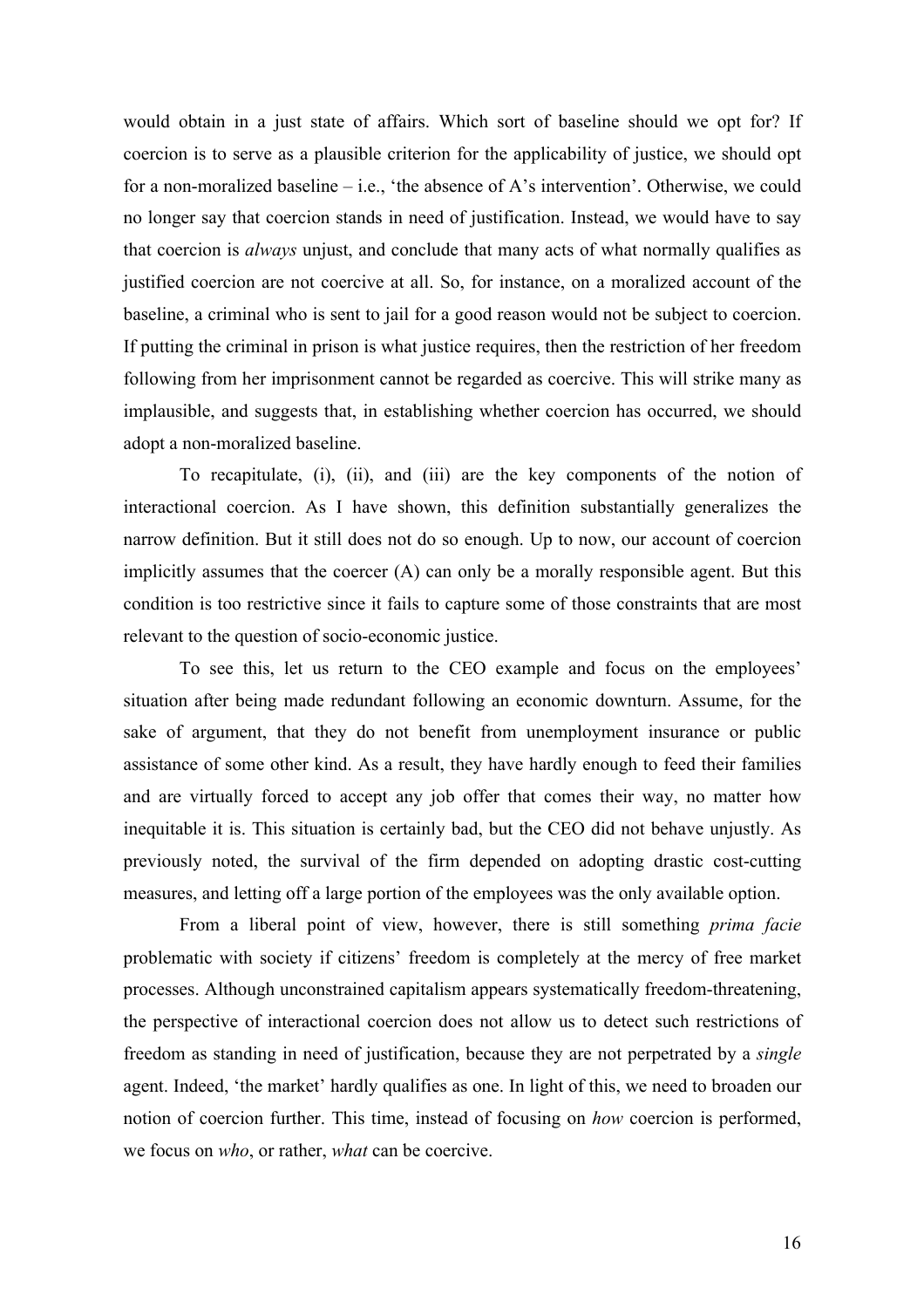### 3.2 GENERALIZING COERCION II: SYSTEMIC COERCION

Depending on the nature of the coercer, coercion can be either interactional or systemic. So far, we have discussed interactional coercion, assuming A to be an individual or a group agent. I now turn to the case of systemic coercion, that is the sort of coercion exercized through a system of formal and/or informal rules, enacted by a sufficient number of agents. On this account, coercion is defined as follows.

**Systemic coercion**: A system of rules S is coercive if it foreseeably and avoidably places non-trivial constraints on some agents' freedom, compared to their freedom in the absence of that system.

Once again, let me analyze the components of this definition in turn.

#### *(i) A System of Rules*

By a system of rules (S) I indicate a broad set of phenomena, including formal institutions, informal social practices, stable patterns of interaction, or a combination of these. For instance, complex organizations such as universities and hospitals can be described as systems of rules, but so can more informal social structures, such as families, or markets, which typically combine formal legal regulations, informal social conventions, and regular patterns of interaction. In short, rules may be either formal or informal, they may be officially established or spontaneously emerge from repeated practice, but so long as agents' behaviour follows a recognizably rule-governed pattern, a system of rules can be said to exist.

Although systems of rules can be either formal or informal, it is crucial to recognise that some of them are underpinned by such a complex organizational structure that they give rise to agents in their own right: group agents (List and Pettit 2011). The notion of a group agent is a familiar one in ordinary discourse. Firms, states and other institutional entities are routinely treated as unitary agents. For instance, when we claim that BP is responsible for the recent oil spill in the Gulf of Mexico, we treat the complex organizational apparatus constituting this company as a unitary agent. Similarly, when we say that the United States is responsible for a large portion of existing greenhouse gas emissions, or that the IMF imposes very strict conditions on its loans, we treat these social institutions as unitary agents.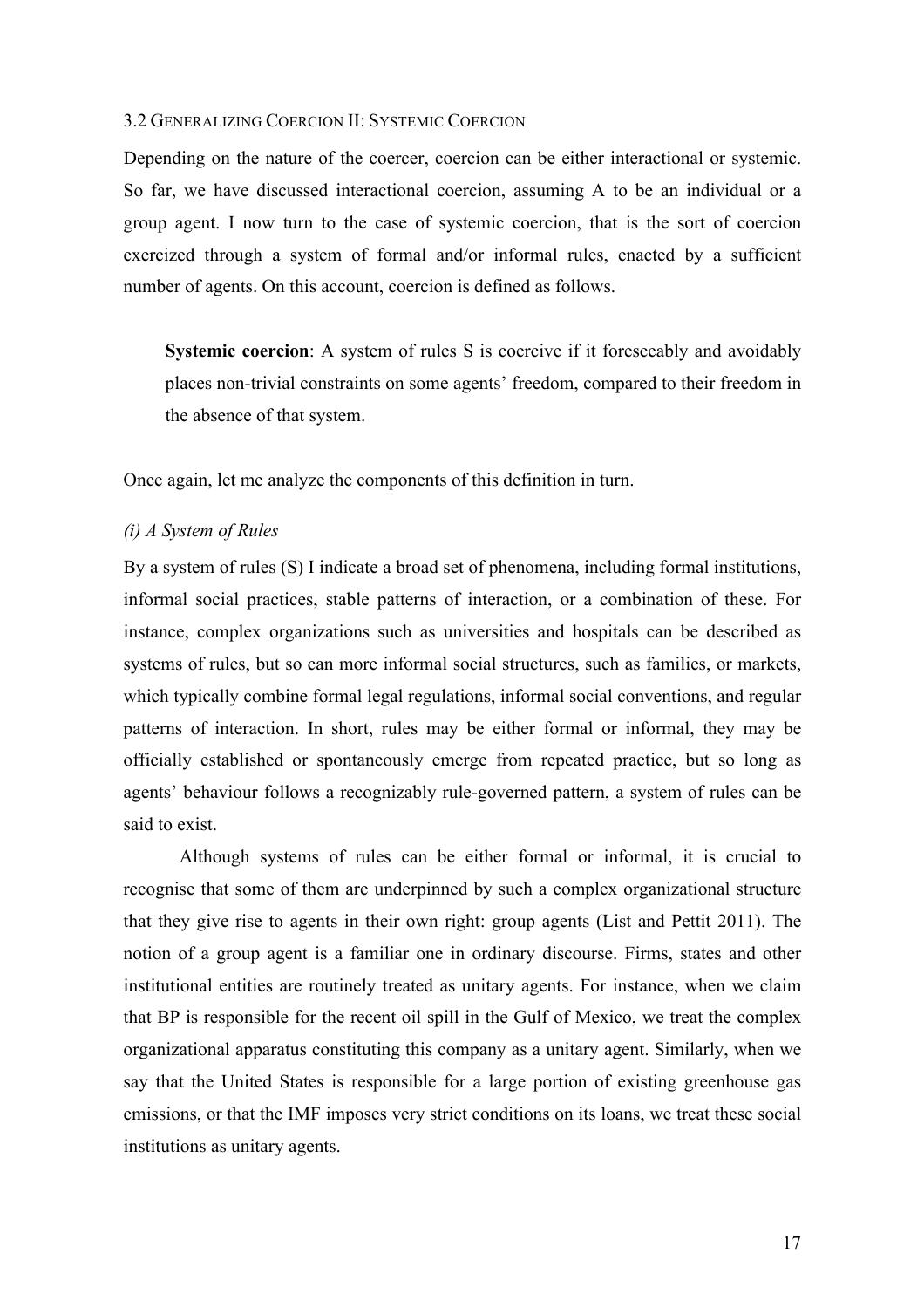As I said, ascription of group agency is appropriate only in the case of systems of rules characterized by a very special kind of organizational structure. For example, traffic is governed by a complex system of rules, but we do not think that this system constitutes a group agent. Of course, it is the state which typically lays down the relevant rules, but this does not make the traffic system itself a group agent. Similarly, market processes governed by both formal and informal social rules do not normally give rise to an agent in its own right. The international economy could certainly have been described as a system of rules prior to the establishment of the WTO. But while the WTO as an organization might be a candidate for an agent, the rules governing the global economy, certainly before the creation of the WTO but arguably still now, could hardly be seen as giving rise to a group agent.

The key point is that, even though some systems of rules give rise to group agents, when discussing systemic coercion, it is on systems of rules *qua* systems that we focus. When a coercive act can be clearly attributed to a unitary agent (whether individual or collective), by contrast, it is in fact an instance of what I have called interactional coercion.

For reasons already outlined in the previous section, a system of rules can stand as a possible object of justification only so long as the consequences of its operation are foreseeable and avoidable. But given that a system of rules *qua system* is not an agent – i.e., it is not the sort of entity to which responsibility can be attributed – who should be held responsible for the foreseeable and avoidable consequences of its operation? When we come to assess a system of rules, responsibility for its effects is *indirect*: it falls on all those who support the system in question through their actions and behaviour (Kutz 2000, Pogge 2002, and Young 2006). Consider, for instance, a system of rules such as the one underpinning the practice of slavery, which we can (at least provisionally) assume to be relevantly freedom-restricting, hence coercive. While individual slave owners can be said to coerce their slaves directly (interactionally), responsibility for the sort of indirect systemic coercion occurring within slave societies falls on *both* slave owners and those members of society who do not own any slaves but still support the slave system by complying with its rules (James 2005, 43-4). While coercion occurs through the (more-orless formal) system of rules governing the practice in question, responsibility for it falls on those who support the system by complying with its rules.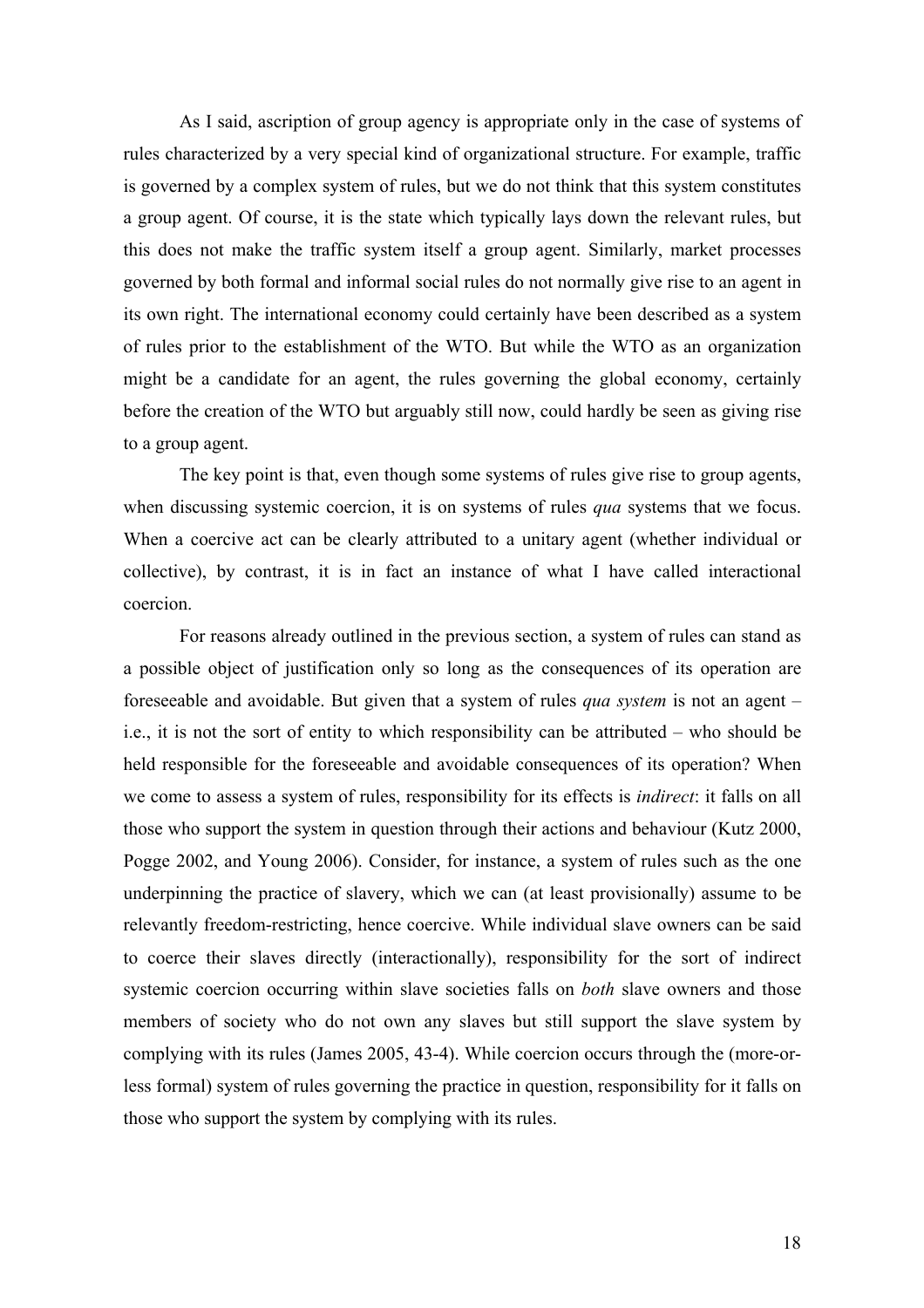Before proceeding further, let me address two possible worries.<sup>21</sup> First, in many circumstances, participation in a system of rules may be unavoidable. What if there is no reasonable alternative to living in a slave society, for example because all societies in the world happen to support practices of slavery? Should we then hold those who have no choice but to belong to a slave society responsible for the wrongs of slavery? I believe we should, but with one important disclaimer. While by living in that sort of society and complying with its rules, citizens contribute to the plight of the slaves and are therefore liable to compensating them, they should not be regarded as blameworthy *so long as* they do what is reasonably within their power to address this injustice. The fact that I am 'forced' to contribute to an injustice even if I do not want to does not exempt me from a duty to rectify it. And if I refuse to rectify it, I may be appropriately considered blameworthy (cf. Young 2004 and Stilz forthcoming).

Second, some might worry that the particular account of responsibility I am proposing here does not match our sense of ourselves as agents. As Samuel Scheffler (2001) has argued, we tend to regard ourselves as responsible for outcomes we have directly and individually caused. Responsibility for systemic coercion lacks both the required directness and individuality to account for our commonsense phenomenology of agency. Does this mean that the idea of responsibility for systemic coercion is inherently flawed? I believe not. What the objection shows is that our commonsense phenomenology of agency is not sophisticated enough, and certainly inadequate when it comes to the attribution of responsibility for phenomena that transcend direct interactions between individuals. It seems hypocritical to say that practices like slavery are the mere product of historical forces, involving no responsible human agency. If we want to be able to design normative theories in relation to macro-level social structures (which are, crucially, the most important determinants of people's life prospects), we need a more sophisticated account of agency and responsibility, and the idea of responsibility for systemic coercion is one way of providing such an account.

### *(ii) Non-trivial Constraints on Freedom*

 $\overline{a}$ 

Since participation in a practice requires following its rules, practices inevitably place some constraints on participants' actions. Parallel to the case of interactional coercion, systemic coercion will only exist when practices avoidably and *non-trivially* constrain their members' or other agents' freedom. Judgements about non-triviality have to be made

 $21$  I am grateful to an anonymous reviewer for raising both of them.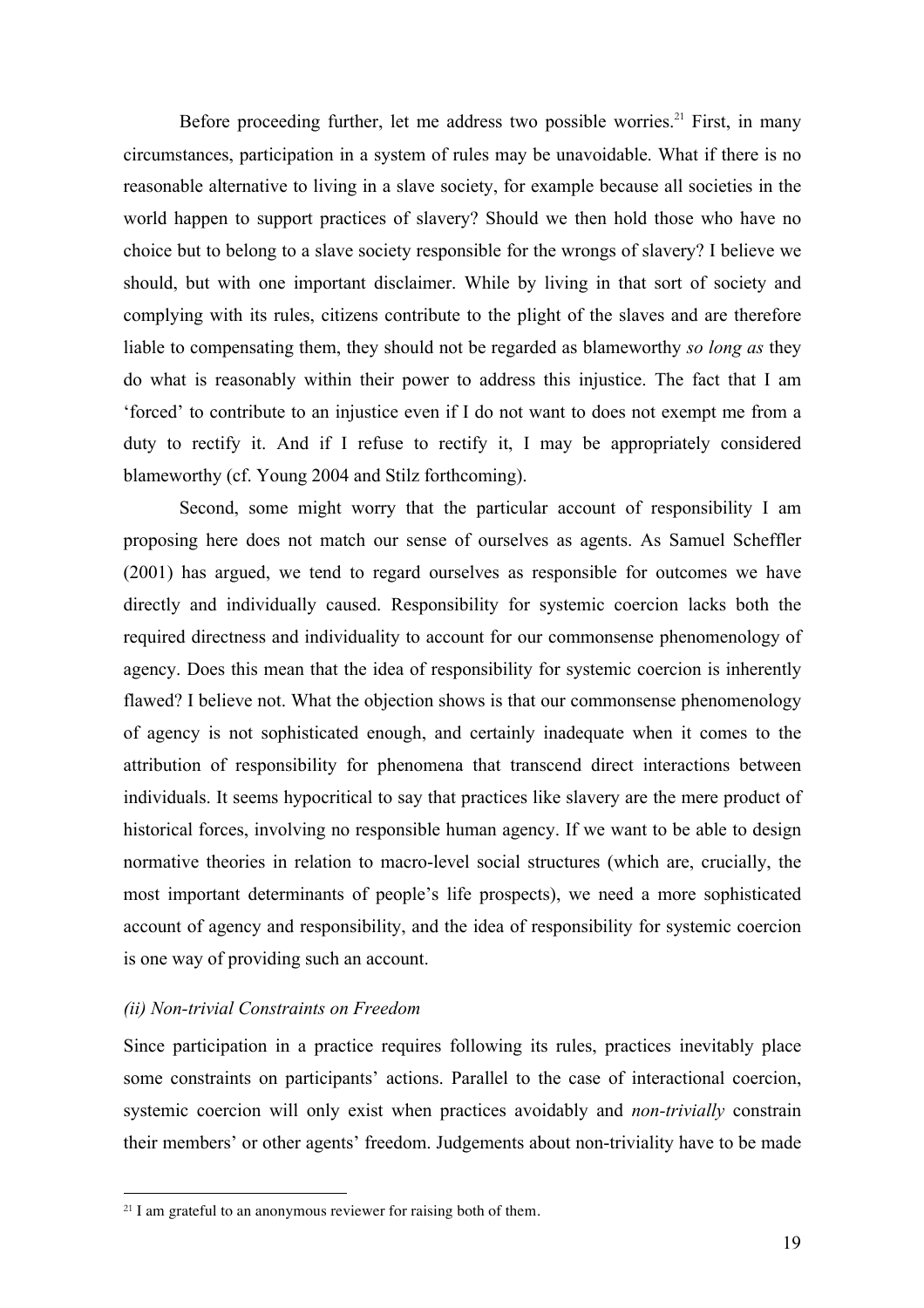on a case-by-case basis, and there are likely to be reasonable disagreements about what counts as non-trivial. However, we can once again expect these judgements to converge at least in some cases. For instance, if we think of a small tennis club or an amateur cooks' association, we can assume that, no matter what rules apply to them, they do not place significant constraints on anyone's freedom – unless the tennis club and cooks' association are very peculiar ones indeed (cf. Sangiovanni 2007, 18). By contrast, if we think of the rules governing family structures, individual societies, or market systems, we have every reason to believe that they have a 'deep and pervasive impact' on their members' and (possibly) some third parties' capacities to set and pursue ends for themselves. As such, they appropriately qualify as coercive on the present definition.

#### *(iii) A Suitable Baseline*

So far, I have spoken about systems of rules placing constraints on freedom, without discussing the relevant baseline with respect to which such constraints should be evaluated. In the case of interactional coercion, the appropriate baseline corresponded to B's freedom in the absence of A's intervention, other things being equal. Can a similar baseline be employed in the case of systemic coercion? In principle it can, but at the cost of considerably complicating matters. Envisaging what the world would be like in the absence of a particular system of rules or practice can be an extremely complex task, especially if the system is itself complex and extensive. When this is the case – i.e., when the system has a subtle and far-reaching impact on many lives – things are unlikely to remain equal without the system. This is why there may be more than one plausible account of the relevant baseline.

To see this, let S be the rules governing a society. A world without S could be either one containing  $S' - i.e.,$  a different system of rules – or one containing  $S''$ ,  $S'''$  and so forth. Notice that a *completely* anarchical scenario – one without any rules, formal or informal (and not just without S) – would not constitute an appropriate term of comparison. Without any rules enabling agents to form minimally reliable expectations about one another's behaviour, freedom and autonomy are simply impossible. If we took absolute anarchy to be our baseline, then *no* system of rules could possibly turn out to be coercive, given that the presence of some such rules is an enabling condition of autonomy.

Even excluding complete anarchy, there is bound to be great disagreement as to whether the appropriate baseline for assessing the coerciveness of S should be a world with S', S'', S'''. As the relevant counterfactual baseline may thus be controversial, some might object that my proposal is very hard, if not impossible, to operationalize. Two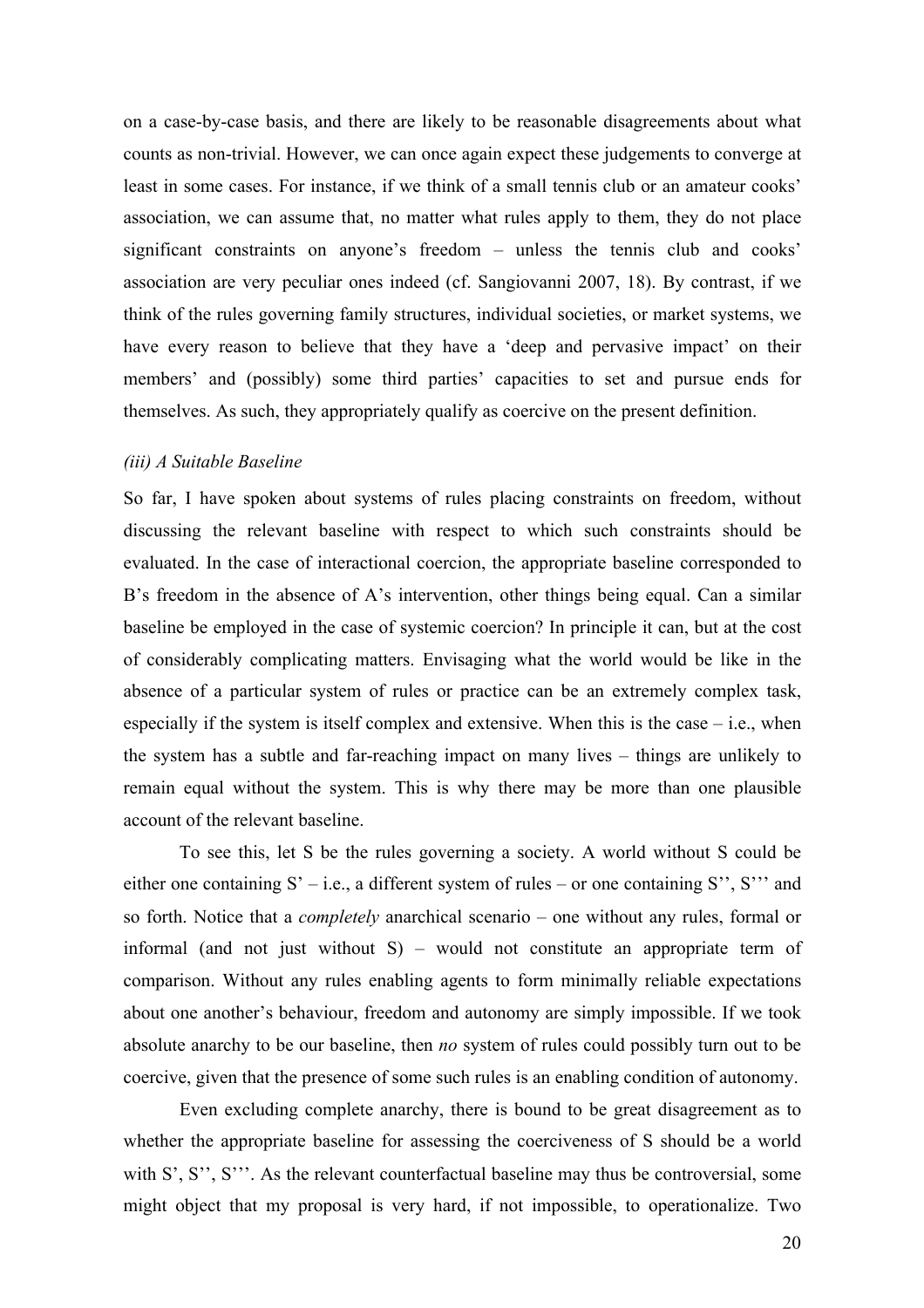points can be made in response. First, the difficulties with my proposal are in principle no different from the difficulties routinely encountered in the evaluation of causal claims in complex social systems. The higher the system's complexity, the harder the evaluation of the relevant counterfactuals. This, however, does not seem to be good enough a reason to abandon the aspiration of making causal claims in the social sciences altogether. Much successful social-scientific research revolves precisely around establishing causal claims despite such difficulties. For this reason, the difficulties with my proposal are broadly on a par with those encountered in, and successfully tackled by, other areas of the social sciences, and therefore constitute no reason to reject my proposal either.

Second, even though counterfactuals are hard to adjudicate, in the last analysis less hinges on them than one might initially think. Independently of what we take to be the relevant baseline – be it the absence of the system of rules in question or the presence of a different system – in many (but not all conceivable) cases, some agents' freedom will be greater than under system S, hence S will turn out to be coercive on the present definition.<sup>22</sup> It is indeed safe to assume that the baseline will *rarely* be one where *everyone*  is less free than under the current system. A plausible account of the baseline will be one where some are worse off and others better off. Even if more agents are better off (in terms of freedom) under the current system S than under its relevant counterfactual counterpart S', so long as some of them are better off under S', S counts as coercive. If some agents' freedom is restricted, they are owed a justification as to why the system is designed in the way it is.

This criterion, some might think, is implausibly over-inclusive. For instance, it may lead us to conclude that a democracy is coercive even if its relevant counter-factual counterpart is a dictatorship, because the dictator's freedom would be greater under the alternative social system than under the existing (democratic) one.<sup>23</sup> Although this is indeed an implication of the view I am defending, it is not all that implausible. First, to say that a democracy is coercive is not to say that it is unjust. All it means is that it qualifies as an appropriate object of justice-based assessment. The dictator, in this hypothetical case, is owed a justification for accepting to live under a democratic system. Of course, from a liberal perspective, democracy is *obviously* better justified than dictatorship. But nothing in my proposal is inconsistent with this fact. All I am claiming is that a society's democratic organization is not a reason for exempting it from justice-based assessment.

<sup>&</sup>lt;sup>22</sup> I am grateful to Christian List and Henry Shue for helping me sharpen this point.

 $23$  I am grateful to an anonymous reviewer for raising this sceptical challenge.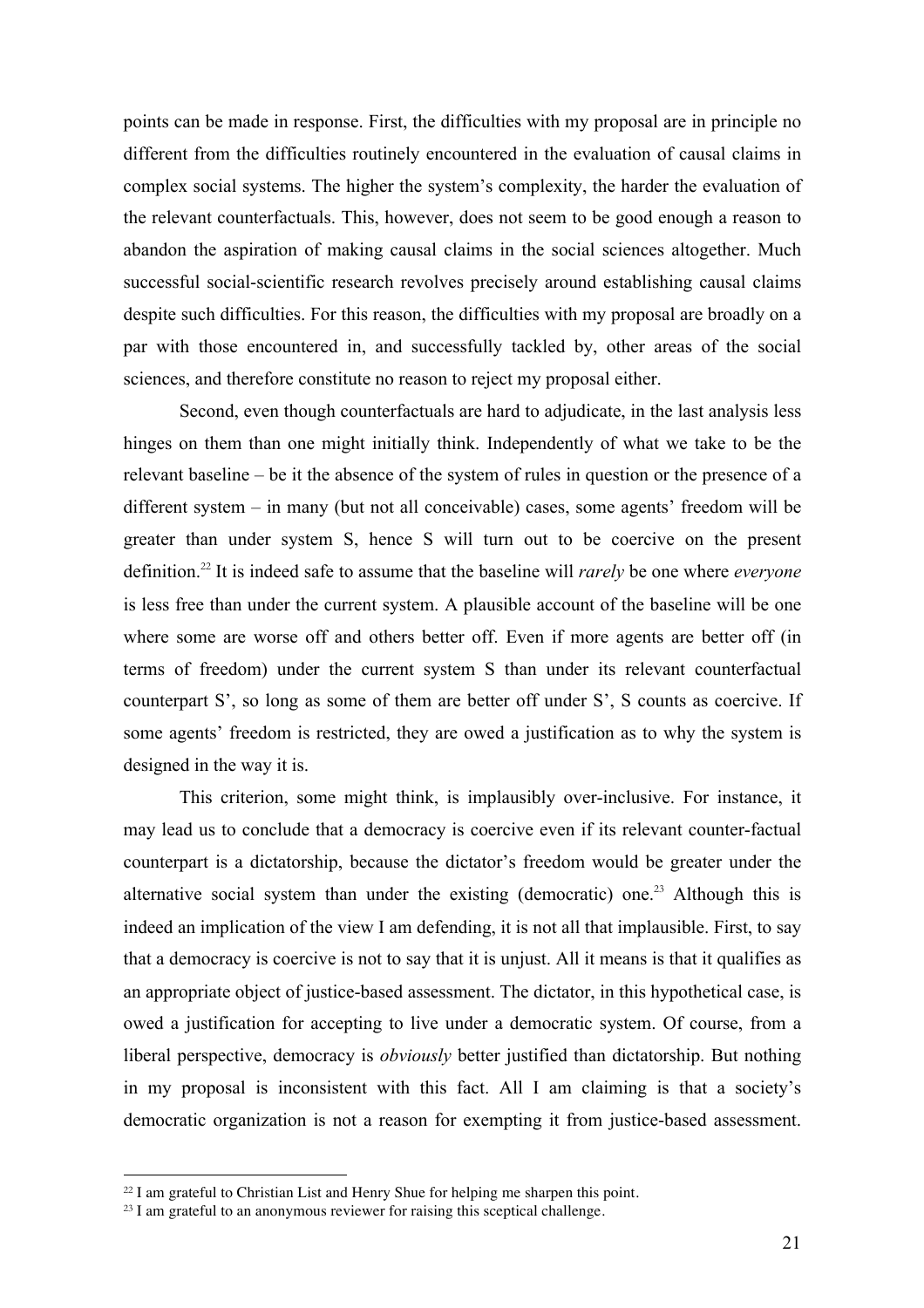Democracies can be just, and typically more just than dictatorships, but they can also include significant injustices (e.g., continuous discrimination against permanent minorities). If anything, the inclusiveness of the criterion I propose is a virtue, not a vice of my account, as it reflects the plausible idea that, by creating social practices, we *ipso facto* place some constraints on one another's freedom. The existence of such practicemediated constraints on freedom is simply a by-product of our living in a social world with moderate scarcity. Our lives and actions inevitably place constraints on those of others. The question we need to ask, then, is whether the way these constraints are crystallized within existing social rules is morally defensible.

To recapitulate, the definition scheme developed in the last two sections can be represented as follows.



Having generalized the narrow definition of coercion, let me now test the resulting view, so as to establish whether it provides a plausible account of the function and conditions of applicability of justice. To do so, in the next section I will look at two possible interpretations of the type of coercion occurring in the context of domestic societies. The first understands it in terms of interactional coercion on the part of the state; the second understands it in terms of systemic coercion.

### **4. DOMESTIC COERCION: INTERACTIONAL VS. SYSTEMIC ACCOUNTS**

Recall that, to derive statist conclusions from a coercion-based perspective, we need to interpret the phenomenon of state coercion as a special instance of interactional coercion, whereby the state plays the role of the coercer (A), its citizens that of the coercees (B), and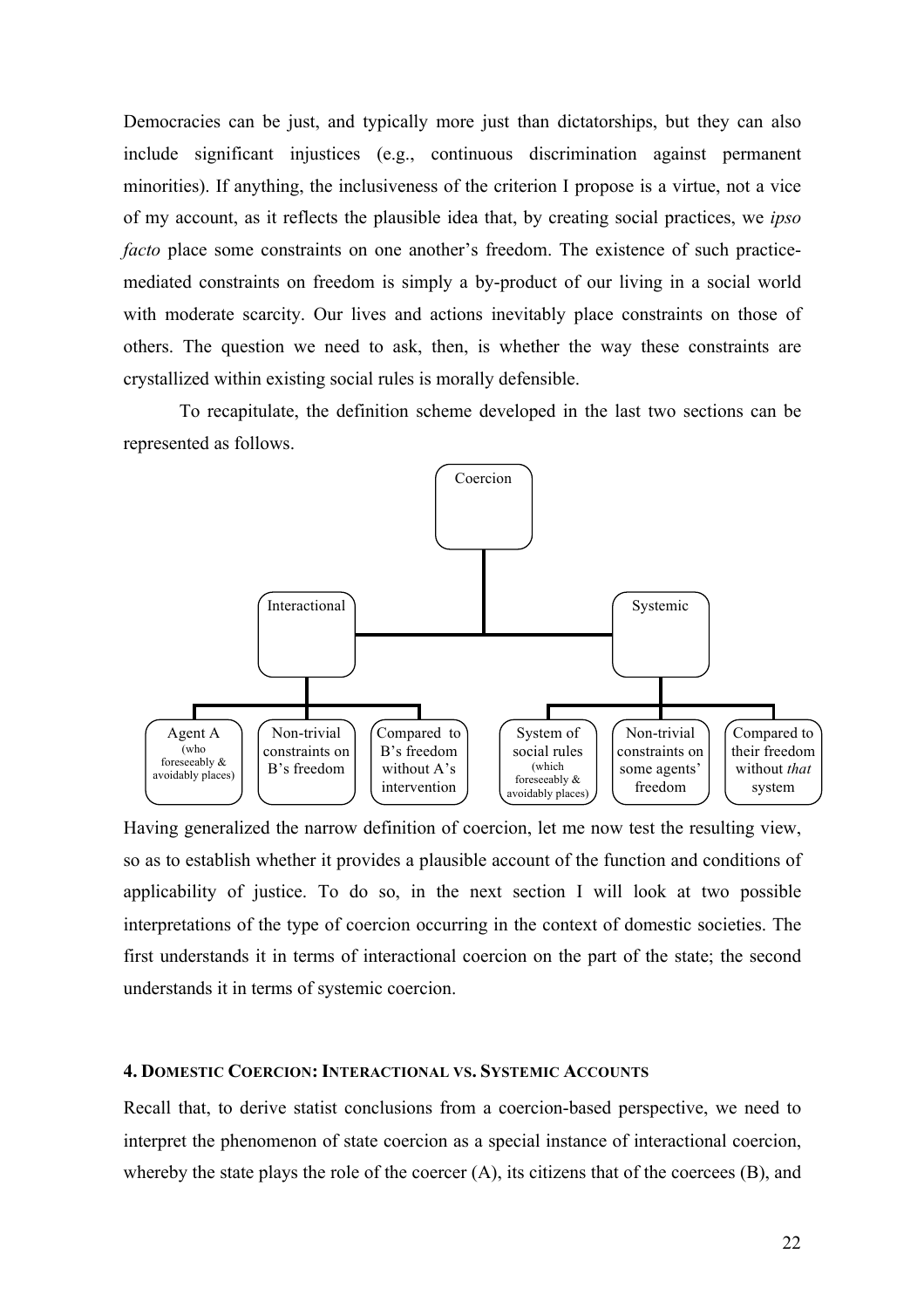sanctions administered by public officials constitute the means through which the state foreseeably and avoidably (in fact, intentionally) restricts its citizens' freedom.

On this understanding of state coercion, the state is treated as a full-blown agent, who 'wants' citizens to behave in certain ways and 'pushes them around' to make sure that they do. Of course, the agency of the state is not altogether separate from that of its citizens, in that the state is *a group agent*. This clearly has implications when it comes to the allocation of responsibility for state conduct. Proponents of the coercion view, such as Nagel (2005, 128), show some awareness of this. They recognise that responsibility for state coercion, especially in democratic societies, ultimately falls upon citizens and officials, because they are 'joint authors of the coercively imposed system', and not merely subject to its rules. Yet it seems crucial that the rules in question give rise to an agent in its own right, a coercer, acting 'in our name'.<sup>24</sup> Without a coercing agent, issuing commands backed by the threat of sanctions, there can be no coercion, hence the question of justice cannot arise in the first place. This, I argue, is a mistake.

The establishment of an institutional apparatus such as the state, whose internal organization warrants the ascription of group agency, is to be seen primarily as a *response* to the systemic, yet lawless, coercion which already exists prior to it (cf. Young 2006). Iterated social interaction gives rise to informal social rules, and foreseeable externalities. In all likelihood, these rules and externalities place constraints on freedom (against a plausible account of the baseline), and thus qualify for justice-based assessment. In turn, their justification requires them to be regulated such that they do not infringe on persons' equal right to freedom, and this can only be achieved by building complex institutional apparatuses such as the state. Without strong regulatory capacities, the preservation of persons' freedom over time cannot be guaranteed. Without a system of institutions managing the cumulative effects of market transactions, for example, resource inequalities and power differentials between individuals might become so steep as to compromise the ability of some to lead autonomous lives (cf. Rawls 1996, 267 and Ronzoni 2009). The state is thus necessary to discharge the duties of justice generated by the existence of more diffuse, informal, unregulated, coercive systems.<sup>25</sup>

 $24$  Nagel (2005, 129) says 'The society makes us responsible for its acts, which are taken in our name and on which, in a democracy, we may even have some influence.' Clearly, for the society to be able to 'act', it must constitute an agent in its own right, a group agent. Similarly, Michael Blake (2001, 287) says 'the state has to offer different guarantees to different persons [i.e., citizens and foreigners], not because it cares more about one set or the other, but because it is doing different things to some [i.e., coercing] - things that stand in need of justification.' This also presupposes an account of the state as an agent in its own right.

<sup>&</sup>lt;sup>25</sup> Of course, not every state is a just one. That is, not every state succeeds in shaping social interaction in a way that is consistent with persons' equal right to freedom. However *state capacities* are necessary to do so.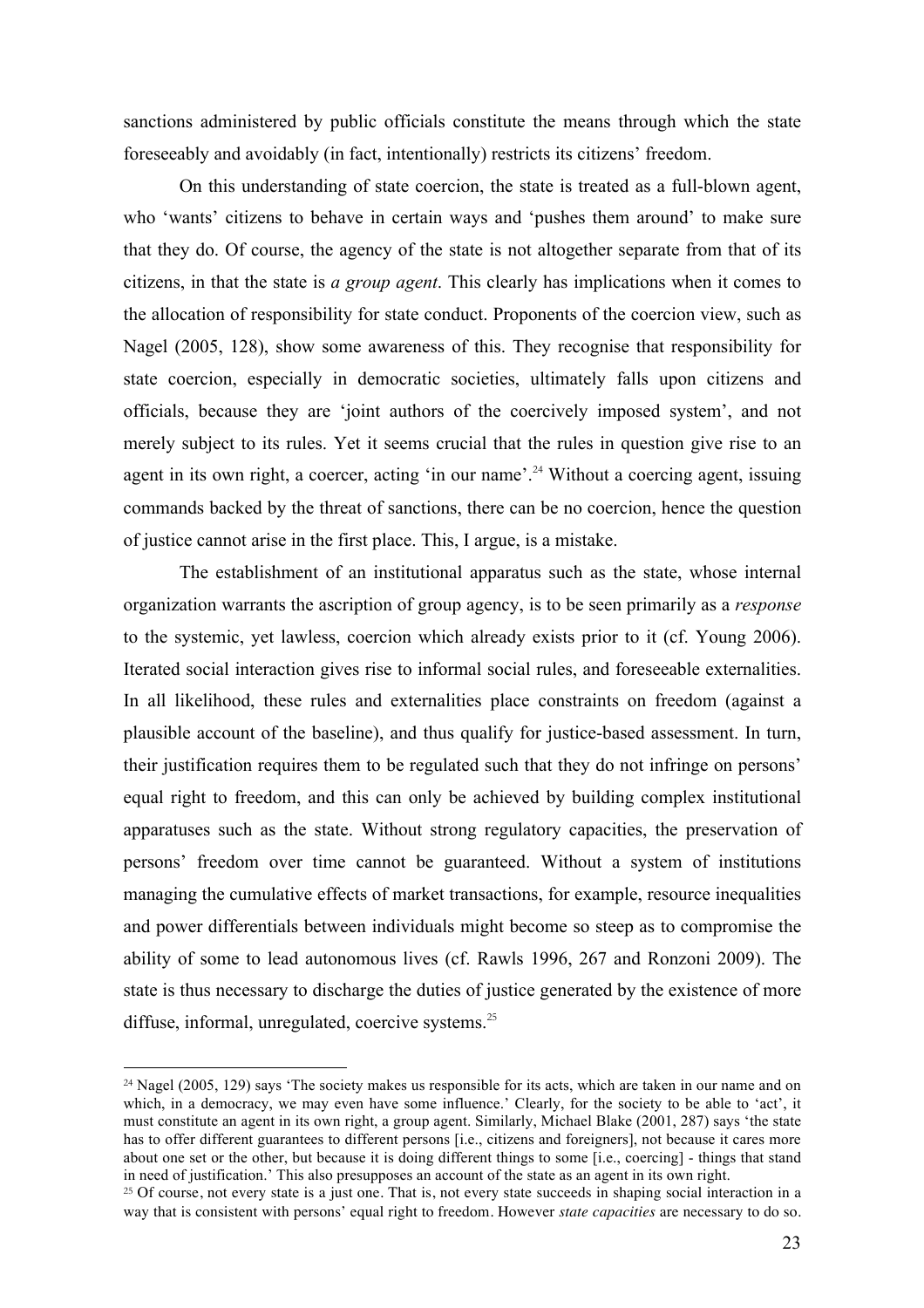This is not to say that the existence of group agents like states does not *also* trigger duties of justice. Any instance of coercion does, be it channeled through a group agent or not. The important point to emphasize, though, is that principles of socio-economic justice are triggered by systemic coercion as such, no matter whether this goes along with a complex organizational apparatus giving rise to a group agent. What matters, from the perspective of systemic coercion, is not that the state is a group agent, but rather that it is the *locus* of relevantly freedom-restricting systems of rules.

To see this, consider a society marked by racial discrimination. Discrimination may not be formally authorized by the law, but simply result from widespread prejudices and informal social rules. In this sense, these rules are not 'imposed' by the state upon its citizens. Against any plausible account of the relevant baseline, these informal social rules would be freedom-restricting, hence coercive. Specifically, in the society under consideration, the members of one racial group – for example, blacks – are *de facto* second-class citizens. They have much worse educational and employment opportunities than the dominant group  $-$  say, whites  $-$  and their capacity for autonomy is significantly restricted compared to that of other members. Since our society clearly fails to respect the equal right to freedom of some of its citizens, from a liberal perspective, it must be condemned as unjust. But whose fault is it?

In our society, there is no specific agent we can point to who can be accused of restricting blacks' opportunities. We cannot even point to the state itself as being the *author* of such discrimination, since nothing in its coercive pronouncements (i.e., it laws) mandates such forms of social disadvantage. It is instead a set of informal social rules that causes blacks' freedom to shrink (unduly). There is no individual agent who can be said to act in a way that causes such a dramatic restriction in black citizens' freedom. If we want to blame someone, we need to look at society as a whole. Since a system of rules is not freestanding, and its existence depends on the compliance, or regularly repeated behaviour, of a large enough number of individuals, it is ultimately they who bear responsibility for the joint consequences of their actions. In turn, rectifying this sort of injustice will probably require the adoption of a set of state policies and regulations, aimed at compensating for blacks' disadvantage. These may include affirmative action programmes, quota systems, additional educational opportunities for those who are discriminated against and so forth. This example clearly illustrates how the availability of

Whether any particular state in fact exercises such capacities in a way consistent with justice, is a different question.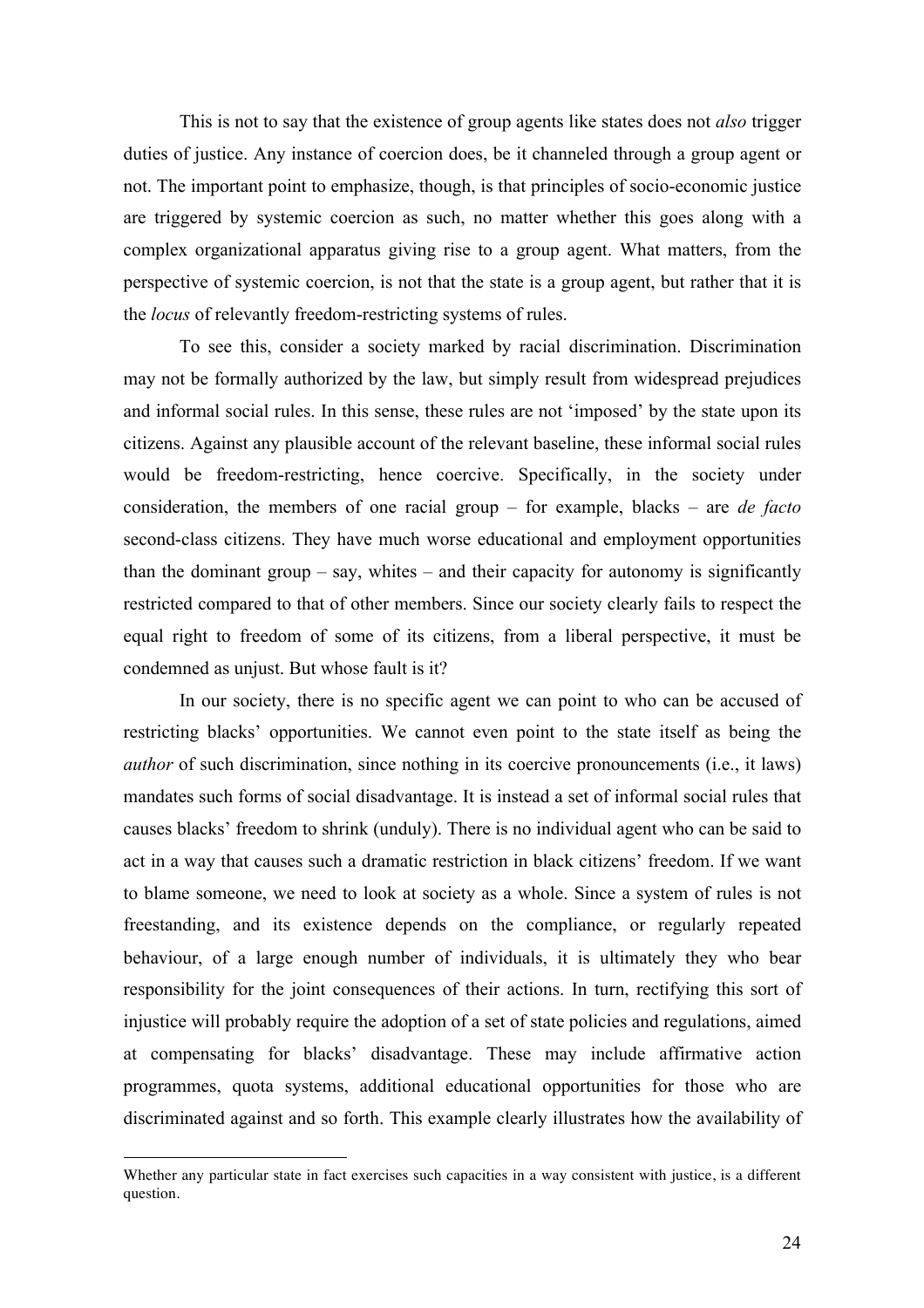a formally coercive group agent, such as the state, can help us *solve* a problem of justice *already* generated by informal, coercive, social rules. The existence of such an agent is not itself a necessary trigger of the demands of justice.

Similarly, a free capitalist market may be regarded as coercive (against any plausible baseline) and, from a liberal perspective, unjustly so, even if its coercion is not exercised by a single agent. As argued by G.A. Cohen (1983, 6-7), in a capitalist society, the proletariat is appropriately said to be *forced* (coerced) to sell its labour because the structure of capitalism 'is sustained by a great deal of deliberate human action.' This is not the human action of *individual* capitalists, but of the capitalist 'class' as a whole.

To see this, consider the relation between a particular capitalist employer C and a proletarian worker P. Even though C offers P an underpaid job, *ex hypothesi* P cannot refuse it. Analyzed in relation to the relevant counterfactual, i.e., a world in which C makes no offer, P cannot be said to be coerced. C's offer enhances, rather than curtails, P's freedom, otherwise why would P take it in the first place? This interactional perspective is thus blind to the existence of coercion in the relations *between C and P*.

If we now take a systemic perspective, we are bound to conclude that capitalists are coercing proletarians through supporting a system of rules which, on any plausible account of the baseline, imposes (unjustifiable) constraints on their freedom. What is troubling in the relations between C and P is that (i) P lives under a system which places him in a position such that he has no choice but to accept C's exploitative offer, and (ii) C shares responsibility for the existence of such a system, to the extent that he contributes to supporting it.

From the perspective of systemic coercion, capitalists can be said unjustly to coerce proletarians even if the rules governing the market system do not come together to form a unified group agent.<sup>26</sup> What is more, regulation on the part of the state represents a *possible solution* to a logically independent problem of justice generated by free market processes. Redistributive schemes, anti-trust laws, and social security measures can all

<sup>&</sup>lt;sup>26</sup> An anonymous reviewer has pointed out to me that the claim that a group is coercing another might be too quick here. What if the group itself is the product or the rules, rather than the beneficiary who exists independently of the rules? To put this remark into context, let us once again consider the free market system. One might say that capitalists do not exist independently of the rules which constitute the market itself: they are a product of the rules governing the system. Even if we concede that this is the case (personally, I find the suggestion plausible), it is still true to say that, by complying with the rules of free market capitalism, from the perspective of a liberal account of justice, capitalists are unjustly coercing proletarians. Even if there is a sense in which the rules constitute the group, there is an equally valid sense in which without the group's compliance, the rules would cease to exist. It is by supporting the rules of capitalism that capitalists both (i) contribute to their own constitution as a distinctive social group and (ii) unjustly coerce proletarians.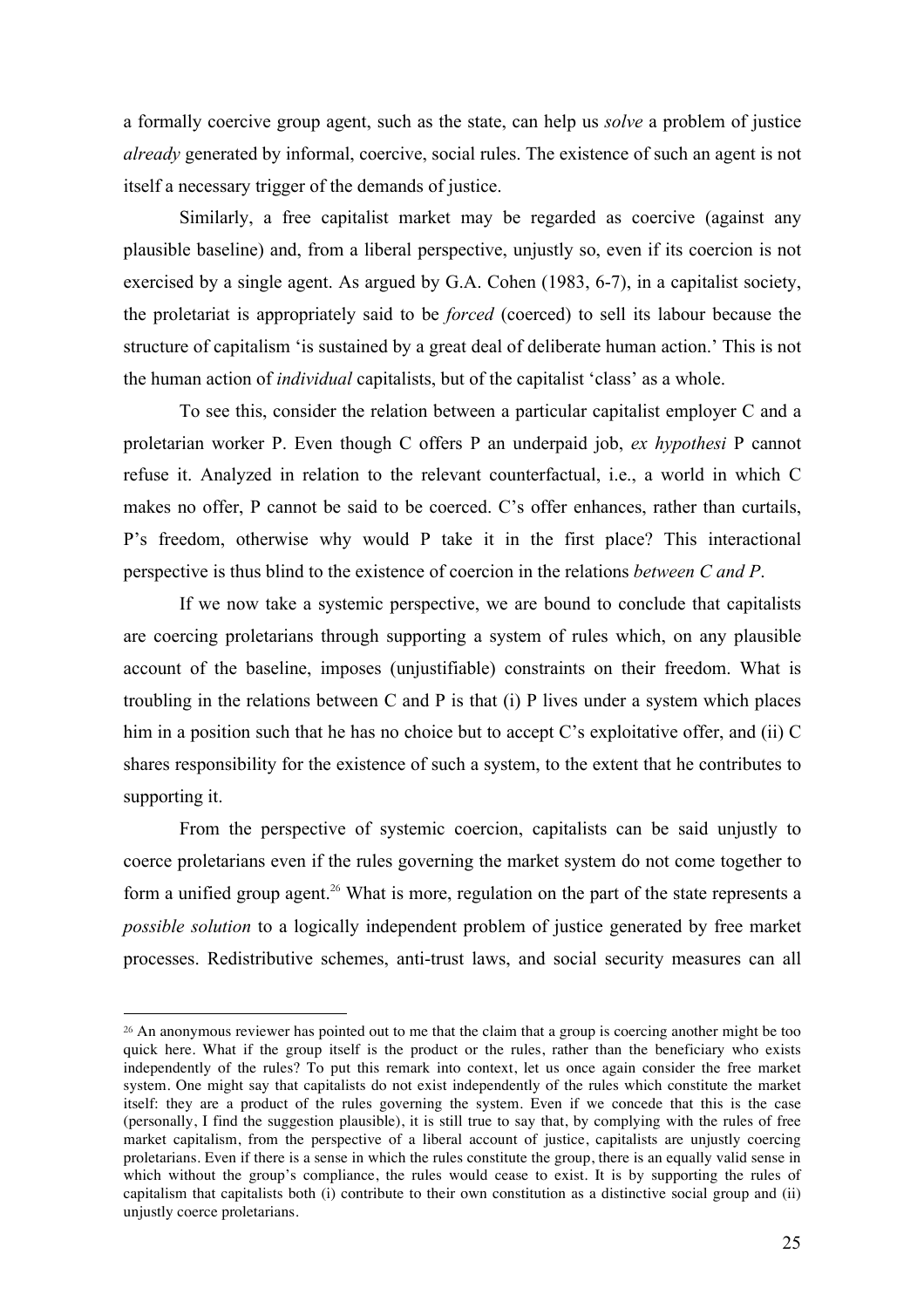tame the effects of unconstrained market transactions, thus making them compatible with the freedom of all.

Faced with these contentions, someone might point out that, historically, capitalist markets emerged in the context of the modern state, where the capitalist class represented the ruling elite.<sup>27</sup> How, then, can one uncouple capitalist markets from the existence of the state? This is a valid historical observation, however, what goes hand in hand historically (capitalism and the state), need not go hand in hand conceptually. That is, the fact that free market capitalism existed *within* the context of modern states is not *conceptually* relevant to the question of whether the market system itself should be placed under justice-based assessment.<sup>28</sup> Market processes which are not encapsulated in a unitary group agent like the state are just as much in need of justification, insofar as they constitute systems of rules placing non-trivial constraints on freedom. This nicely leads us to consider the implications of my newly developed coercion view for the question of global justice. Indeed, what we have at the international level is precisely a set of rules and social practices in the absence of an all-encompassing global Leviathan.

### **5. THE COERCION VIEW AND GLOBAL JUSTICE**

In sections 3 and 4, I have developed a definition scheme distinguishing between narrow, interactional and systemic coercion. This scheme meets the desideratum of capturing the multiplicity of constraints on freedom which, from a liberal perspective, need justification. Since the normative significance of coercion stems from its association with potentially problematic restrictions of freedom, confining coercion to restrictions occurring through threats is unduly limiting. The range of potentially problematic restrictions of freedom is much wider than that. For instance, a person's ability to pursue her ends and goals is severely limited not only when she is forced to act in a particular way at pains of sanctions, but also when she is robbed of all her possessions, or is subject to physical compulsion. This wide variety of potentially problematic constraints on freedom is fully captured by my proposal to consider coercion as indicating a family of phenomena, including narrow, interactional and systemic coercion. While in so doing we can still differentiate between different *types of coercion*, depending on *how* they restrict freedom,

<sup>27</sup> In fact, Cohen (1983) himself points this out.

<sup>&</sup>lt;sup>28</sup> To be sure, this historical truth will probably have an impact on our assessment of how responsibility for this kind of injustice should be distributed. The question of distribution of responsibility, however, comes *after* that of whether the system in question stands in need of justification, and it is only with the latter question that the present paper is concerned.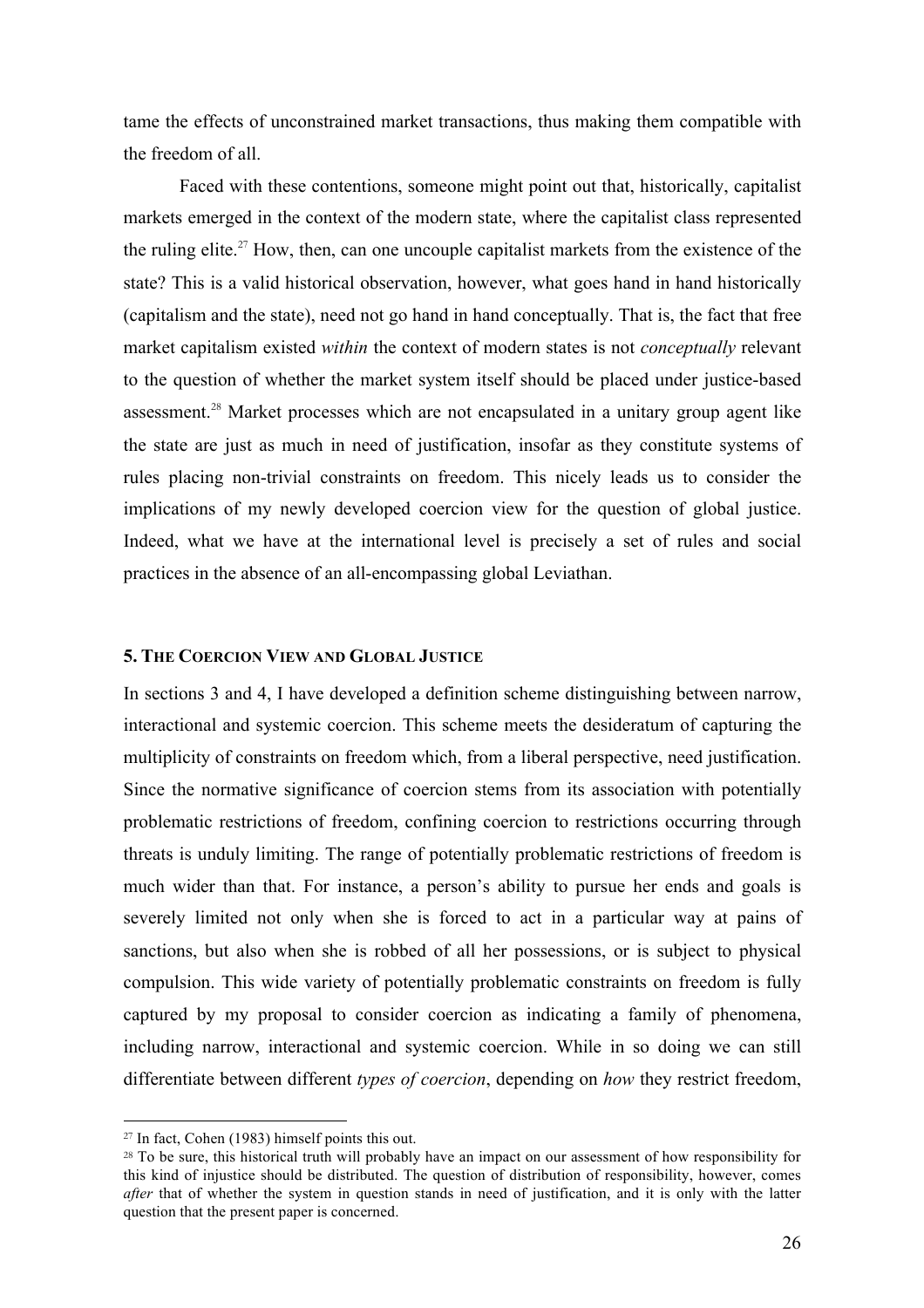we no longer run the risk of confining weighty justificatory demands only to some but not all potentially problematic constraints on freedom.

In addition to offering a systematic way of capturing those constraints on freedom which require justification, the conceptual framework I have developed can (i) help us recast, and evaluate, the two main positions in the debate on global justice and (ii) move this debate forward.

Recall that, while cosmopolitans affirm the extensibility of domestic principles of socio-economic justice to the global arena, statists deny it, in favour of principles of noninterference between just states, and principles of justified interference and assistance towards unjust or poor ones. If we consider statist principles of international morality, we can easily understand their function as that of assessing the justice or injustice of particular cases of inter-state interactional coercion. For statists, refraining from undermining persons' freedom (and thereby their autonomy) in the international sphere means mainly refraining from interfering with the legitimate operation of their political communities – assuming these are internally just or well-ordered, hence respect their citizens' freedom. Of course, assistance and intervention might be justified in non-ideal cases, when societies fail to be internally just and prosperous due to unfavourable natural conditions, bad government, or external aggression (cf. Rawls 1999). But in a world of full compliance with principles of justice, mutual respect and non-interference would be the rule. Cosmopolitans, on the other hand, may be seen as defending principles justifying global systemic coercion, on the assumption that the *same kind* of systemic coercion liberals justify domestically by appeal to egalitarian socio-economic justice also exists internationally.

Interestingly, then, assuming that certain empirical conditions are met, a statist and a cosmopolitan outlook can both be grounded in the coercion-based conceptual scheme I have developed. Although my conceptual framework can in principle ground cosmopolitan as well as statist conclusions, predictably, it fully vindicates neither. The international set-up each of them presupposes is too distant from the actual world to ground a plausible approach to global justice.

From the perspective of the framework developed in this paper, statism and cosmopolitanism both assume very simplistic, though opposite, pictures of contemporary international politics. The former sees it as a matter of interactions between largely *independent* states, the latter as a matter of indirect relations between individuals mediated by an overarching, supra-national, system of rules. Even a superficial look at our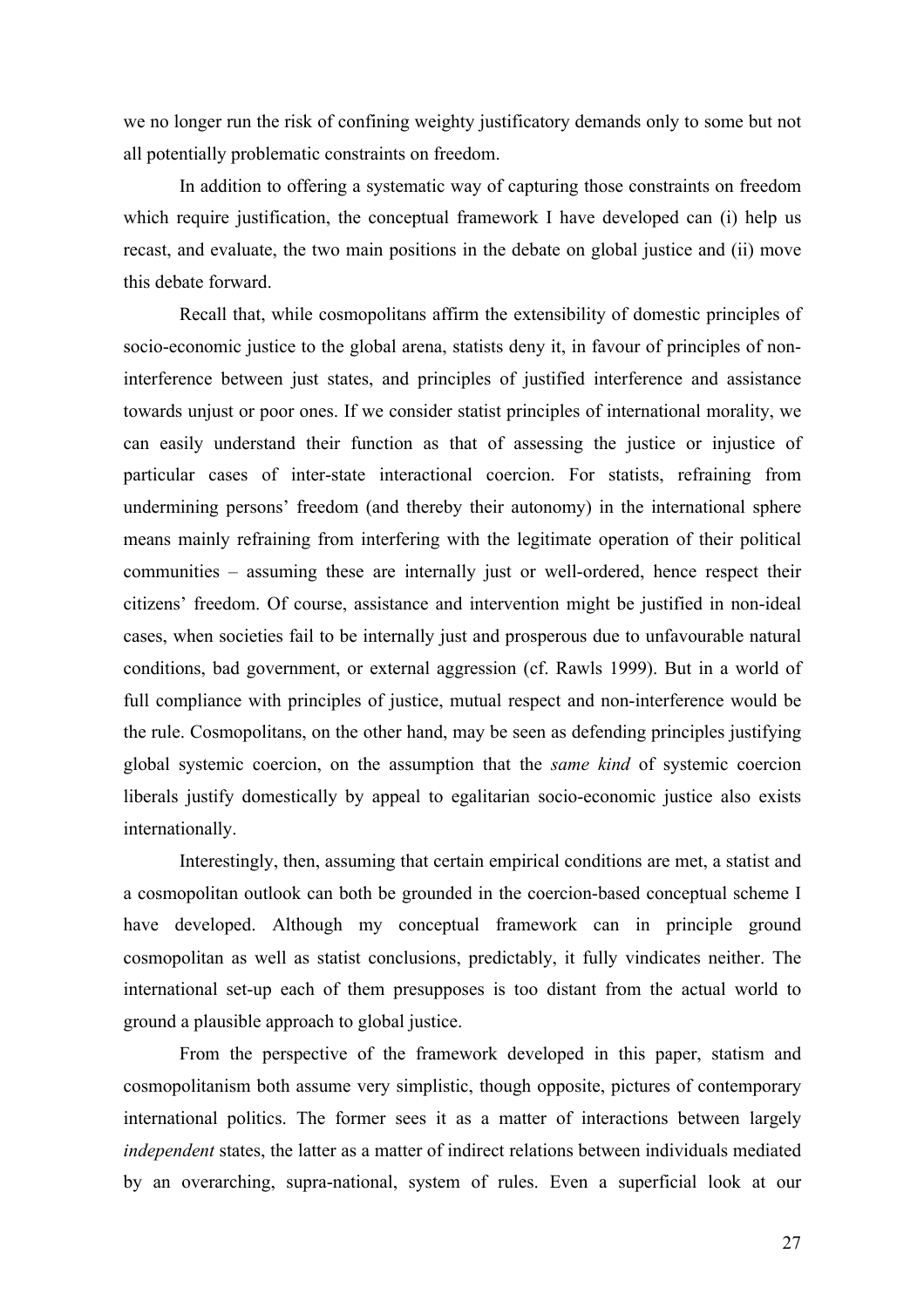international scenario suggests that we are 'neither here, nor there', so to speak (Hurrell 2001, and Julius 2006, 90-1). In our world, inter-state interactions coexist with a complex network of supra-national and transnational rules – each placing different types of constraints on freedom.

This suggests that a successful theory of global justice should offer principles justifying both. In short, principles placing limits on international interactional coercion should be supplemented by principles of socio-economic justice justifying transnational or near-global systemic coercion. An appropriately nuanced coercion view, then, need not lead to purely statist conclusions, but it need not lead to purely cosmopolitan ones either.

To see this, let us go back to those examples of international institutions, transactions and dynamics I mentioned earlier in the paper, and which did not qualify as objects of justice-based assessment from the perspective of the 'standard' coercion view. Take, for instance, the WTO. On my view, whether the WTO is coercive depends on the framework of analysis we adopt. The WTO may in fact be conceived of both as a (group) agent (when we look at the organization narrowly construed) and as a system of rules (when we look at the global economic system shaped by it). If we look at the WTO from the former perspective, we can ask questions such as: 'Is the WTO interactionally coercive of developing country Y?' That is, does the WTO restrict Y's freedom when it invites Y to join its institutions, compared to a scenario in which no such offer is advanced?<sup>29</sup> Proponents of the coercion view, we saw, answered in the negative, and for good reasons. In all likelihood, by remaining outside the WTO a developing country would be worse off in absolute terms, lacking crucial opportunities to trade with other states. If this is the case, then it looks like the WTO broadens, rather than restricts, Y's freedom and is therefore anything but (interactionally) coercive. On this view, the WTO is beyond justice-based scrutiny. If anything, 'it helps' the poor (Risse 2006). Under these circumstances, the choice of joining the WTO may be seen as voluntary: after all, it is an improvement on the *status quo* for developing countries. Otherwise, why would they join?

If we look at the WTO interactionally in order to establish whether it constitutes a plausible subject of justice, we are looking at it from the wrong perspective. What we have to look at is the WTO as a system of rules supported by a plurality of states. The constraints it imposes on its members' (and third parties') conduct are certainly nontrivial, and no matter what our chosen baseline for comparison is – be it a WTO,' WTO,''

 $29$  For a description of the process of accession to the WTO see http://www.wto.org/english/thewto\_e/acc\_e/acces\_e.htm.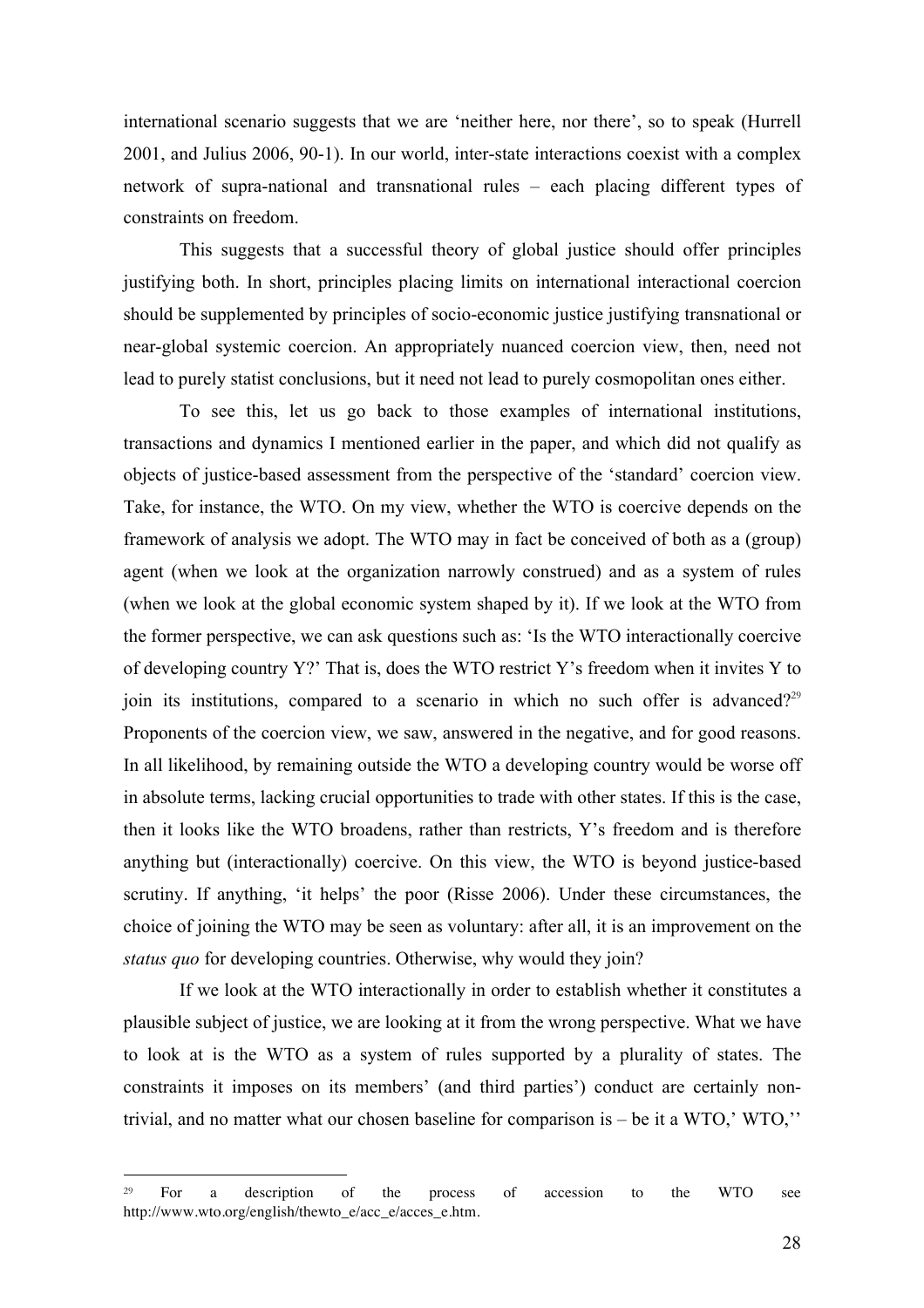WTO''' or no global trade organization at all – we can plausibly (but not conclusively)<sup>30</sup> assume that *at least some* agents' freedom would be greater in the alternative scenario than in the existing one. The WTO would then correctly qualify as systemically coercive and therefore as a subject of justice. To clarify: this does not by itself show that the WTO is unjust. But it shows that it is appropriate to assess it from a perspective of justice. In turn, whether it is just or unjust will depend on whether its rules are compatible with the freedom of all.

Some might think that, if the relevant baseline is the absence of *any* global trade organization, this conclusion does not follow. Unfair trade is better than *no* trade at all, also for developing countries.<sup>31</sup> This is precisely what allows some statists to say that 'the global order benefits the poor'. This objection overlooks the fact that the absence of a global system of formalized rules governing trade does not automatically exclude the possibility of trade. Trade would still exist in the envisaged world without the WTO, but it would not be centrally regulated. Developing countries allegedly benefit from joining the WTO because WTO standards have now become dominant.<sup>32</sup> Refusal to participate in the WTO therefore results in virtually no trade (Grewal 2008). This would not be the case in a world without any dominant standards. In such a world, trade would still be a possibility, and it seems obvious that at least *some* agents would be better off (in terms of freedom) than they are under the current system.

Let us now consider another example, that of US and EU agricultural subsidies. Earlier we saw how, on a narrow conception of coercion, such policies could not plausibly qualify as coercive and therefore as legitimate objects of justice-based assessment. This is no longer the case if we adopt the analysis of coercion I have proposed in this paper. Agricultural subsidies in the US and the EU foreseeably and avoidably place non-trivial constraints on the freedom of farmers in developing countries who are forced to undervalue their products, relative to their own costs of production, to compete on the market. Since the result for these farmers is often poverty and destitution, the subsidies certainly qualify as coercive. In this particular case too we can characterize the coercion involved as being either interactional (at least in the broad sense defined in this paper,

 $30$  I don't consider this a serious problem – if we can make a plausible case for X, then we should believe in X until X is refuted. The burden of refuting X, when X is established non-conclusively, falls on whoever wants to dispute it.

<sup>&</sup>lt;sup>31</sup> I am grateful to Kai Spiekermann for raising this objection.

<sup>&</sup>lt;sup>32</sup> Notice that, historically, the pre-WTO world was not necessarily free from dominant standards. The previous system, organized under the General Agreement on Tariffs and Trade (GATT), was arguably characterized by (informal) rules oriented to state sovereignty, bilateral and multilateral trade agreements, and subject to numerous systematic distortions generated by those agreements.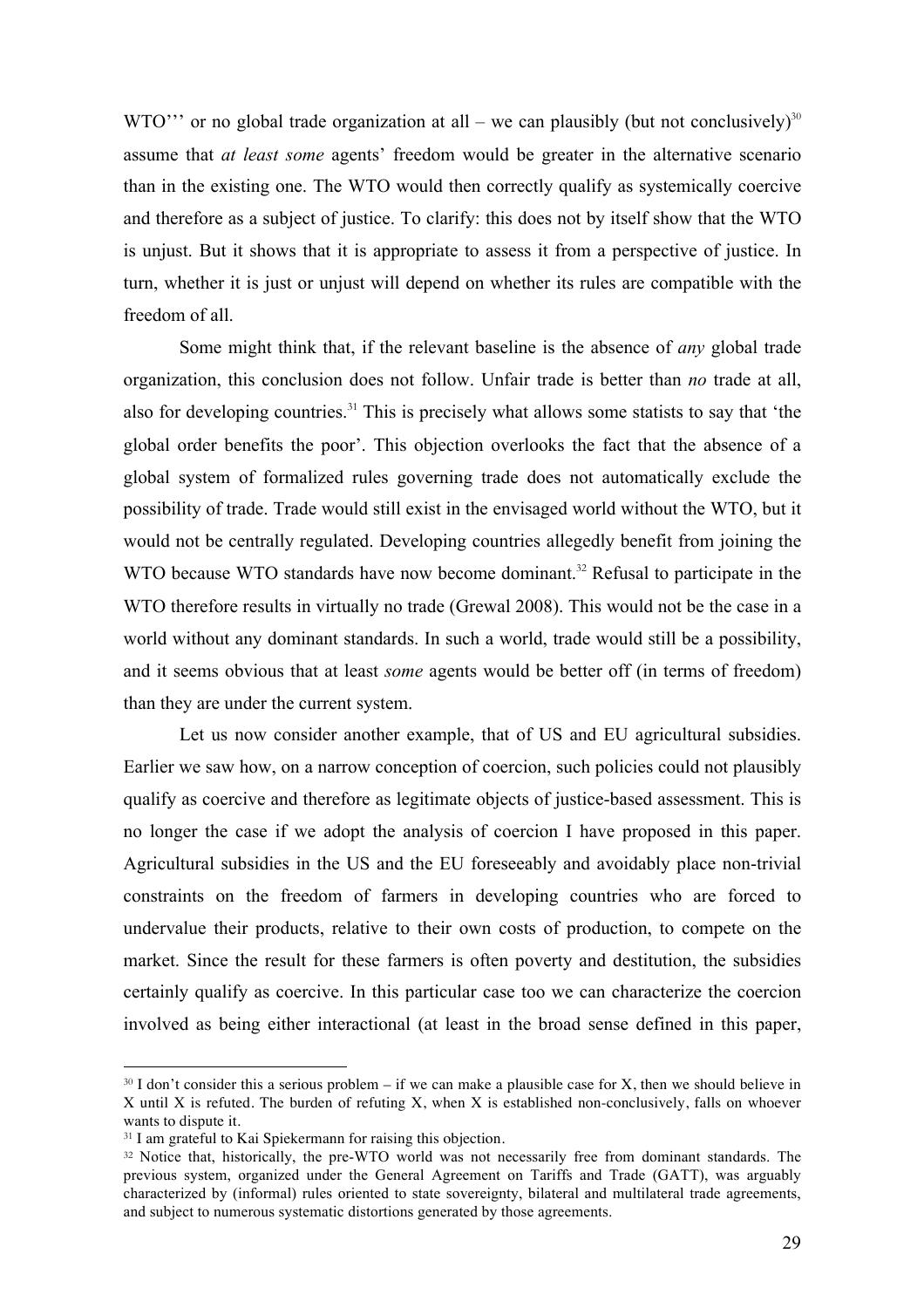where a threat of sanctions is not a necessary condition for coercion) or systemic. If we interpret the US and the EU as particular agents acting *vis à vis* other agents (e.g., developing countries), then their coercion is properly described as interactional. On the other hand, if we consider their policies to be part of the 'global economic system', the coercion in question will be – as in the case of the  $WTO - of a$  systemic nature. In both cases, however, such coercion will have to be placed under justice-based assessment.

Or else, consider the phenomenon of international tax competition. Due to the lack of coordination and regulatory mechanisms, international fiscal policy is a source of major negative externalities for different societies (OECD 1998, Dietsch 2011). The incentives characterizing this competitive system include lowering taxes on capital to retain investment, thereby also lowering states' capacity to raise the necessary revenue to secure social justice domestically. Compared to most plausible baselines, the rules and dynamics underpinning international tax competition do reduce the freedom of at least some, and therefore stand in need of justification: they raise questions of socio-economic justice, even though they do not occur within the context of an overarching group agent, a global state.

So far, I have shown how the question of global socio-economic justice might arise even in the absence of a global state. Notice, however, that acknowledging the existence of problems of socio-economic justice at the global level does not entail the extreme cosmopolitan conclusion that the appropriate solutions at this level should be the same as those liberals have typically adopted within the domestic sphere (cf. Ronzoni 2009, Valentini 2010a). The justification of WTO rules, agricultural subsidies, or tax competition *need not* require the creation of a global Leviathan, namely a global analogue of a domestic state, governed by domestic principles of justice. Different solutions may be possible, and these might include: greater accountability and less bargaining differentials in WTO decision-mechanisms, leading to greater fairness in the outcome of negotiations; the imposition of stricter constraints on countries' ability to subsidize their industries, specifically tailored to their level of development; the creation of functionally differentiated, new supra-national regulatory institutions aimed at managing international fiscal policy so as to reduce the negative effects of tax competition, and so forth.<sup>33</sup> More generally, the necessary measures will depend on what could make international interactional as well as systemic coercion compatible with the freedom of all. Answering this question, however, is well beyond the scope of this paper.

<sup>33</sup> See Pogge (1992), Dietsch (forthcoming) and Orrù and Ronzoni (forthcoming).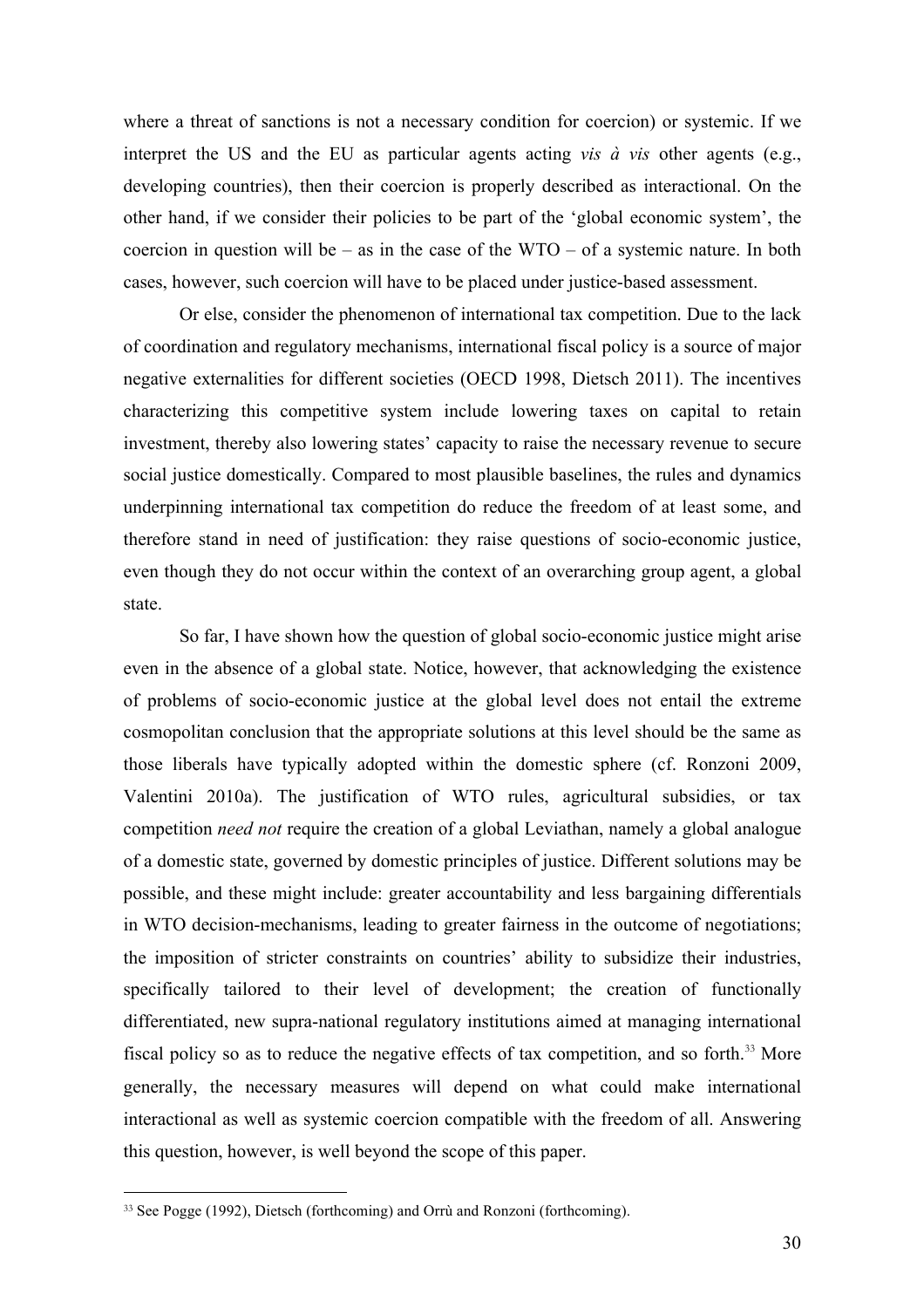### **CONCLUSION**

In our ever-more globalized world, the question of socio-economic justice beyond state borders has become of paramount importance. Although, in this paper, I have not offered a solution to the problem of global justice, my intended contribution has been to explore the merits of tackling this problem from the perspective of a particular interpretation of liberalism: the coercion view. I have argued that contemporary versions of this view are based on too narrow an account of the notion of coercion, and that this has caused their proponents mistakenly to deny the applicability of principles of socio-economic justice to the international arena.

The framework I have developed identifies a vast array of constraints on freedom as standing in need of justification, and shows that the question of global socio-economic justice arises not only domestically, but also internationally. Statist non-interference, justified interference, and assistance are simply not enough to guarantee the freedom of all under existing circumstances. What is more, my version of the coercion view has the virtue of giving unified foundations to our thinking about justice, by revealing how seemingly different aspects of justice (i.e., domestic justice, non-interference or justified interference between states, and global socio-economic justice) all stem from a concern with the justification of coercion (cf. Nardin 2005 and 2006).

Of course, providing an account of the function and conditions of applicability of principles of justice, including socio-economic justice, is only one (important) step towards the design of a complete theory of (global) justice. In this paper, I hope to have shown that the coercion view is not only a candidate for a first step, but for a first step in the right direction.

#### **REFERENCES**

- 1. Abizadeh, Arash. 2008. 'Democratic Theory and Border Coercion: No Right to Unilaterally Control Your Own Borders'. *Political Theory* 36 (1): 37-65.
- 2. Anderson, Scott. 2006. 'Coercion'. In *The Stanford Encyclopedia of Philosophy*, ed. E. N. Zalta. http://plato.stanford.edu/archives/spr2006/entries/coercion/.
- 3. Carter, Ian. 1999. *A Measure of Freedom*. Oxford: Oxford University Press.
- 4. Barry, Brian. 1991. 'Humanity and Justice in Global Perspective'. In Brian Barry *Liberty and Justice: Essays in Political Theory 2*. Oxford: Clarendon Press, 182- 210.
- 5. Beitz, Charles. 1975. 'Justice and International Relations'. *Philosophy and Public Affairs* 4 (4): 360-89.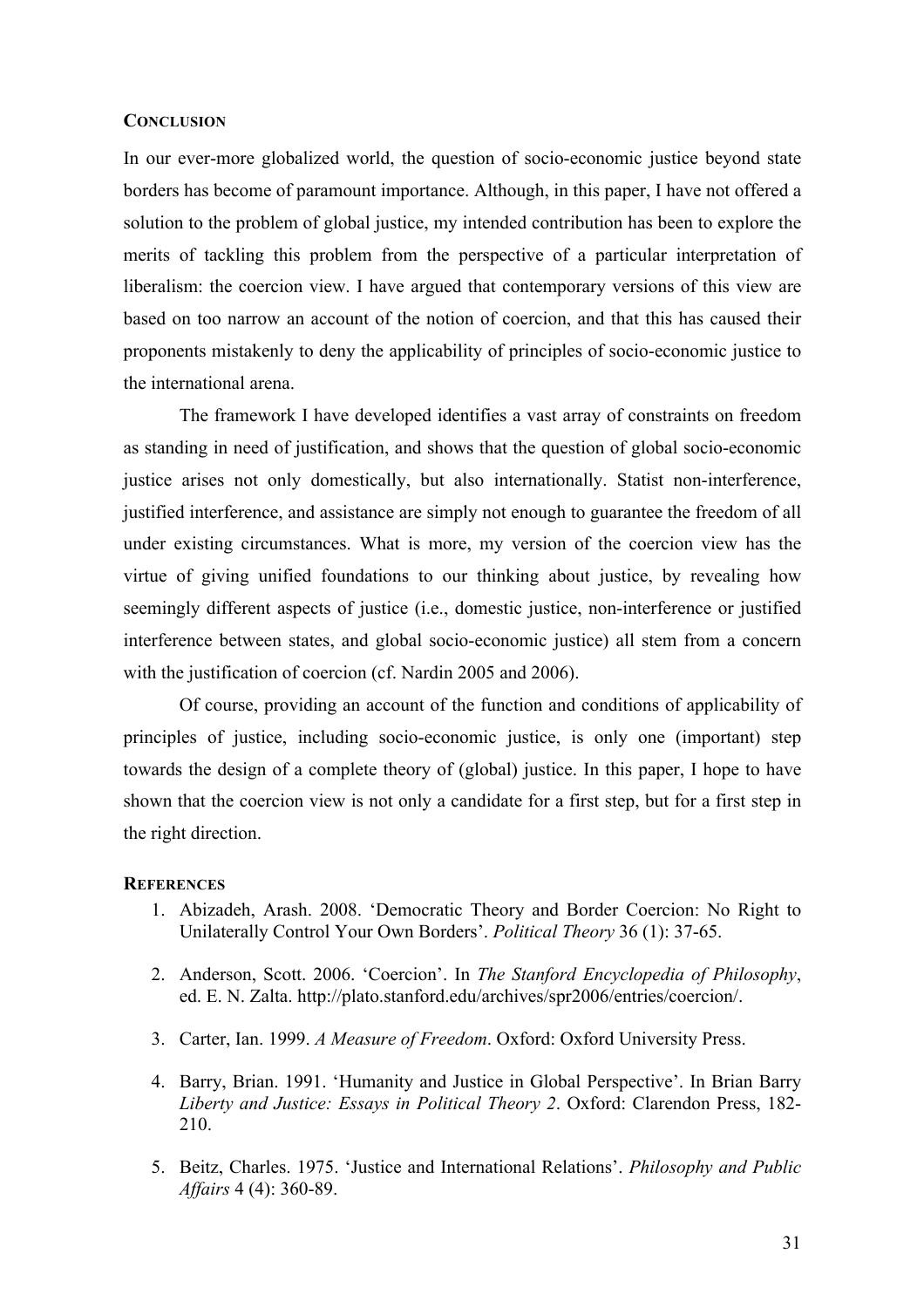- 6. Beitz, Charles. 1983. 'Cosmopolitan Ideals and National Sentiment'. *Journal of Philosophy* 80 (10): 591-600.
- 7. Beitz, Charles. 1999. *Political Theory and International Relations*. Princeton: Princeton University Press, 2nd ed.
- 8. Berlin, Isaiah. 1969. 'Two Concepts of Liberty'. In I. Berlin *Four Essays on Liberty*. Oxford: Oxford University Press, 118-172.
- 9. Blake, Michael. 2001. 'Distributive Justice, State Coercion, and Autonomy'. *Philosophy and Public Affairs* 30 (3): 257-96.
- 10. Brock, Gillian. 2009. *Global Justice: A Cosmopolitan Account*. Oxford: Oxford University Press.
- 11. Caney, Simon. 2005. *Justice beyond Borders: A Global Political Theory*. Oxford: Oxford University Press.
- 12. Cohen, G.A. 1983. 'The Structure of Proletarian Unfreedom'. *Philosophy and Public Affairs* 12 (1): 3-33.
- 13. Cohen, G.A. 1991. 'Capitalism, Freedom and the Proletariat'. In *Liberty*, ed. David Miller. Oxford: Clarendon.
- 14. Cohen, Joshua and Sabel, Charles. 2006. 'Extra Rempublicam Nulla Justitia?', *Philosophy and Public Affairs* 34 (2): 147-75.
- 15. Dietsch, Peter. 2011 forthcoming. 'Tax Competition and its Effects on Domestic and Global Justice'. In *Social Justice, Global Dynamics: Theoretical and Empirical Perspectives,* eds. Ayelet Banai, Miriam Ronzoni and Christian Schemmel. London: Routledge.
- 16. Dietsch, Peter. Forthcoming. 'Rethinking Sovereignty in International Fiscal Policy'.
- 17. Gallie, W. B. 1956. 'Essentially Contested Concepts'. *Proceedings of The Aristotelian Society* 56: 167-198.
- 18. Grewal, David Singh. 2008. *Network Power: The Social Dynamics of Globalization*. New Haven and London: Yale University Press.
- 19. Hurrell, Andrew. 2001. 'Global Inequality and International Institutions'. *Metaphilosophy* 32 (1/2): 34-57.
- 20. James, Aaron. 2005. 'Power in Social Organization as the Subject of Justice'. *Pacific Philosophical Quarterly* 86 (1): 25-49.
- 21. Julius, A.J. 2006. 'Nagel's Atlas'. *Philosophy and Public Affairs* 34 (2): 176-92.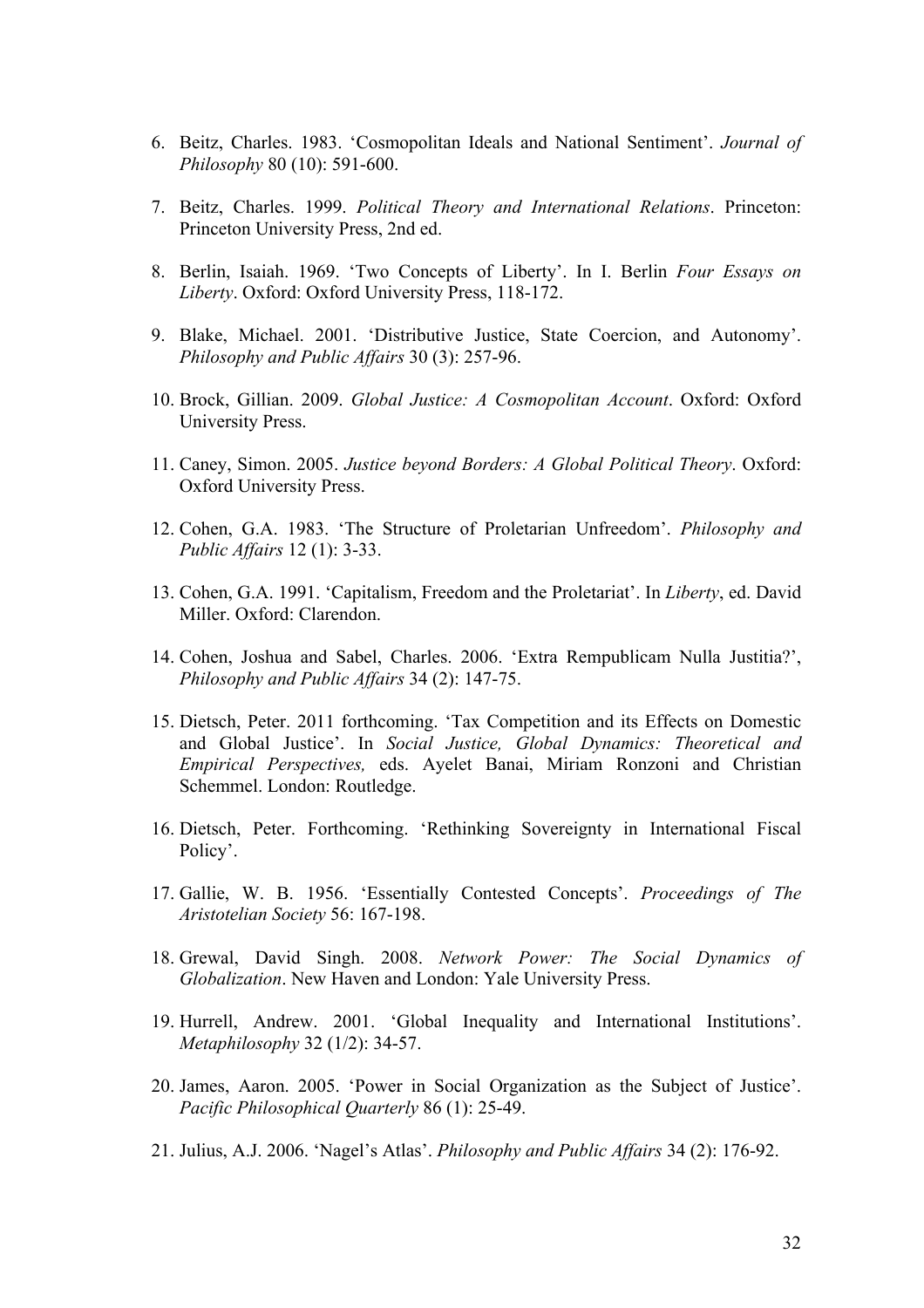- 22. Kant, Immanuel. 1797. *The Metaphysical Elements of Justice, Part I of the Metaphysics of Morals*. trans. John Ladd. 2<sup>nd</sup> ed. Indianapolis/Cambridge: Hackett.
- 23. Kutz, Christopher. 2000. *Complicity: Ethics and Law for a Collective Age*. New York: Cambridge University Press.
- 24. Lamond, Grant. 2000. 'The Coerciveness of Law'. *Oxford Journal of Legal Studies* 20 (1): 39-62.
- 25. List, Christian and Pettit, Philip. 2011 forthcoming. *Group Agency*. Oxford: Oxford University Press.
- 26. Mayer, Robert. 2007. 'What's Wrong with Exploitation?'. *Journal of Applied Philosophy* 24 (2): 137-150.
- 27. McGregor, Joan. 1988-89. 'Bargaining Advantages and Coercion in the Market'. *Philosophy Research Archives* 14: 23-50.
- 28. Miller, David. 1983. 'Constraints on Freedom'. *Ethics* 94 (1): 66-86.
- 29. Miller, David. 1991. *Liberty*. Oxford: Oxford University Press.
- 30. Miller, David. 1995. *On Nationality*. Oxford: Clarendon.
- 31. Miller, David. 2002. 'Caney's "International Distributive Justice": A Response'. *Political Studies* 50 (5): 974-77.
- 32. Miller, David. 2007. *National Responsibility and Global Justice*. Oxford: Oxford University Press.
- 33. Miller, David. 2010. 'Why Immigration Controls Are not Coercive: A Reply to Arash Abizadeh', *Political Theory*, 38 (1): 111-20.
- 34. Miller, Richard. 1998. 'Cosmopolitan Respect and Patriotic Concern'. *Philosophy and Public Affairs* 27 (3): 202-24.
- 35. Moellendorf, Darrel. 2002. *Cosmopolitan Justice*. Boulder, CO: Westview.
- 36. Moellendorf, Darrel. 2005. 'The World Trade Organization and Egalitarian Justice'. *Metaphilosophy* 36 (1/2): 145-62.
- 37. Nagel, Thomas. 2005. 'The Problem of Global Justice'. *Philosophy and Public Affairs* 33 (2): 113-47.
- 38. Nardin, Terry. 2005. 'Justice and Coercion'. In *International Society and Its Critics*, ed. Alex J. Bellamy. Oxford: Oxford University Press, 247-64.
- 39. Nardin, Terry. 2006. 'International Political Theory and the Question of Justice'. *International Affairs* 82 (3): 449-65.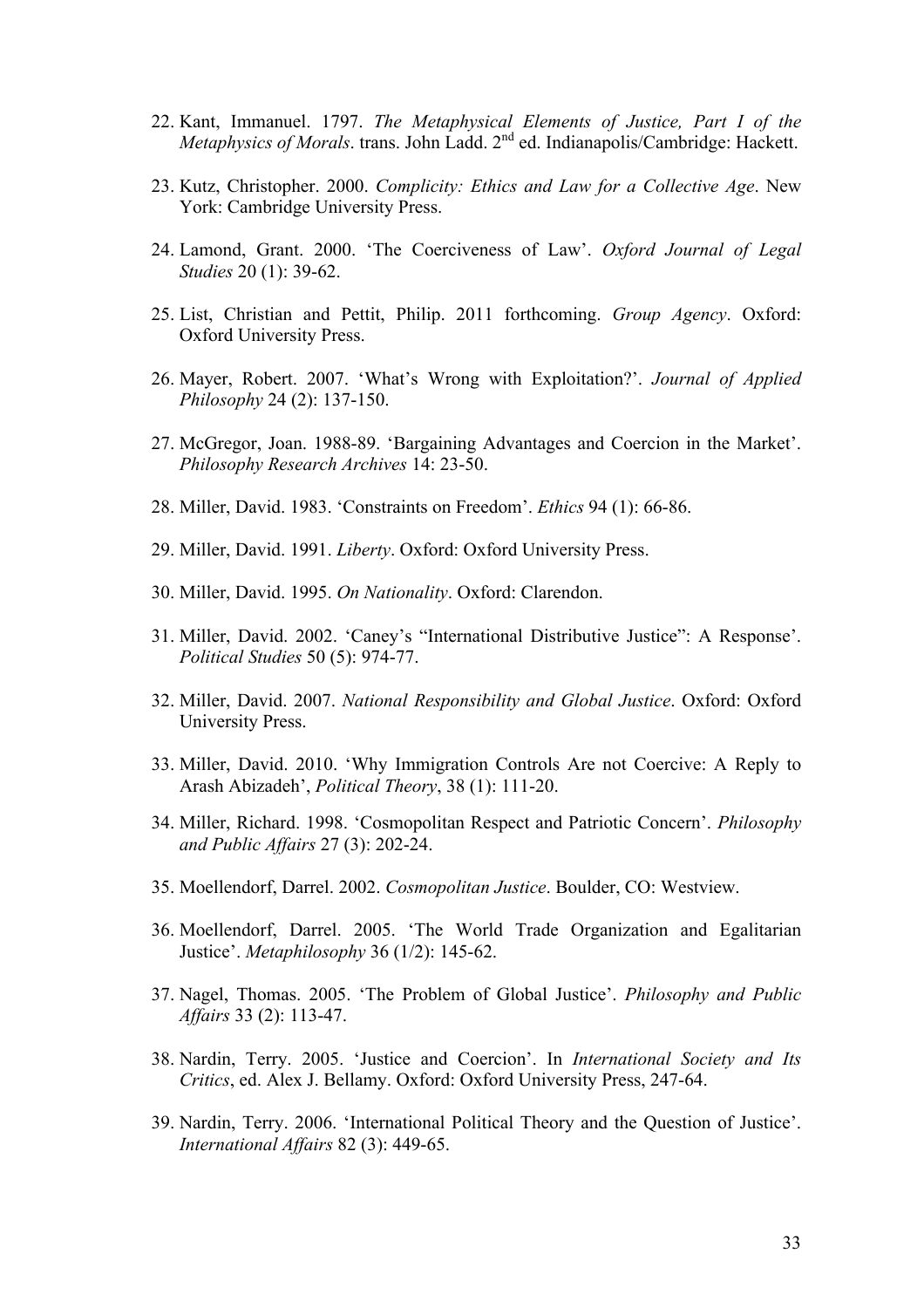- 40. Nozick, Robert. 1969. 'Coercion'. In *Philosophy, Science, and Method: Essays in Honor of Ernest Nagel*, eds. S. Morgenbesser, P. Suppes and M. White. New York: St Martin's, 440-72.
- 41. Nozick, Robert. 1974. *Anarchy, State and Utopia*. Oxford: Blackwell.
- 42. OECD. 1998. *Harmful Tax Competition: An Emerging Global Issue*. OECD Report.
- 43. O'Neill, Onora. 1991. 'Which are the Offers *You* Can't Refuse?' In *Violence, Terrorism, and Justice*, eds. R. G. Frey and Christopher Morris. Cambridge: Cambridge University Press, 170-95.
- 44. Orrù, Elisa and Ronzoni, Miriam. Forthcoming. 'Which Supranational Sovereignty? Criminal and Socio-economic Justice Compared'.
- 45. Pettit, Philip. 1997. *Republicanism*. Oxford: Clarendon Press.
- 46. Pevnick, Ryan. 2008. 'Political Coercion and the Scope of Distributive Justice' *Political Studies* 56 (2): 339-413.
- 47. Pogge, Thomas. 1989. *Realizing Rawls*. Ithaca: Cornell University Press.
- 48. Pogge, Thomas. 1992. 'Cosmopolitanism and Sovereignty'. *Ethics* 103 (1): 48-75.
- 49. Pogge, Thomas. 2002. *World Poverty and Human Rights: Cosmopolitan Responsibilities and Reforms*. Cambridge, MA: Polity.
- 50. Rawls, John. 1996. *Political Liberalism*. New York: Columbia University Press.
- 51. Rawls, John. 1999. *The Law of Peoples*. Cambridge, MA: Harvard University Press.
- 52. Rawls, John. 1999a. *A Theory of Justice*. rev. ed. Oxford: Oxford University Press.
- 53. Rawls, John. 2001. *Justice as Fairness: A Restatement*. Cambridge, MA: Harvard University Press.
- 54. Ripstein, Arthur. 2004. 'Authority and Coercion'. *Philosophy and Public Affairs* 32 (1): 2-35.
- 55. Risse, Mathias. 2005. 'Do We Owe the Global Poor Assistance or Rectification?'. *Ethics and International Affairs* 19 (1): 9-18.
- 56. Risse, Mathias. 2006. 'What to Say about the State?'. *Social Theory and Practice* 32 (4): 671-98.
- 57. Ronzoni, Miriam. 2009. 'The Global Order: A Case of Background Injustice? A Practice-dependent Account'. *Philosophy and Public Affairs* 37 (3): 229-56.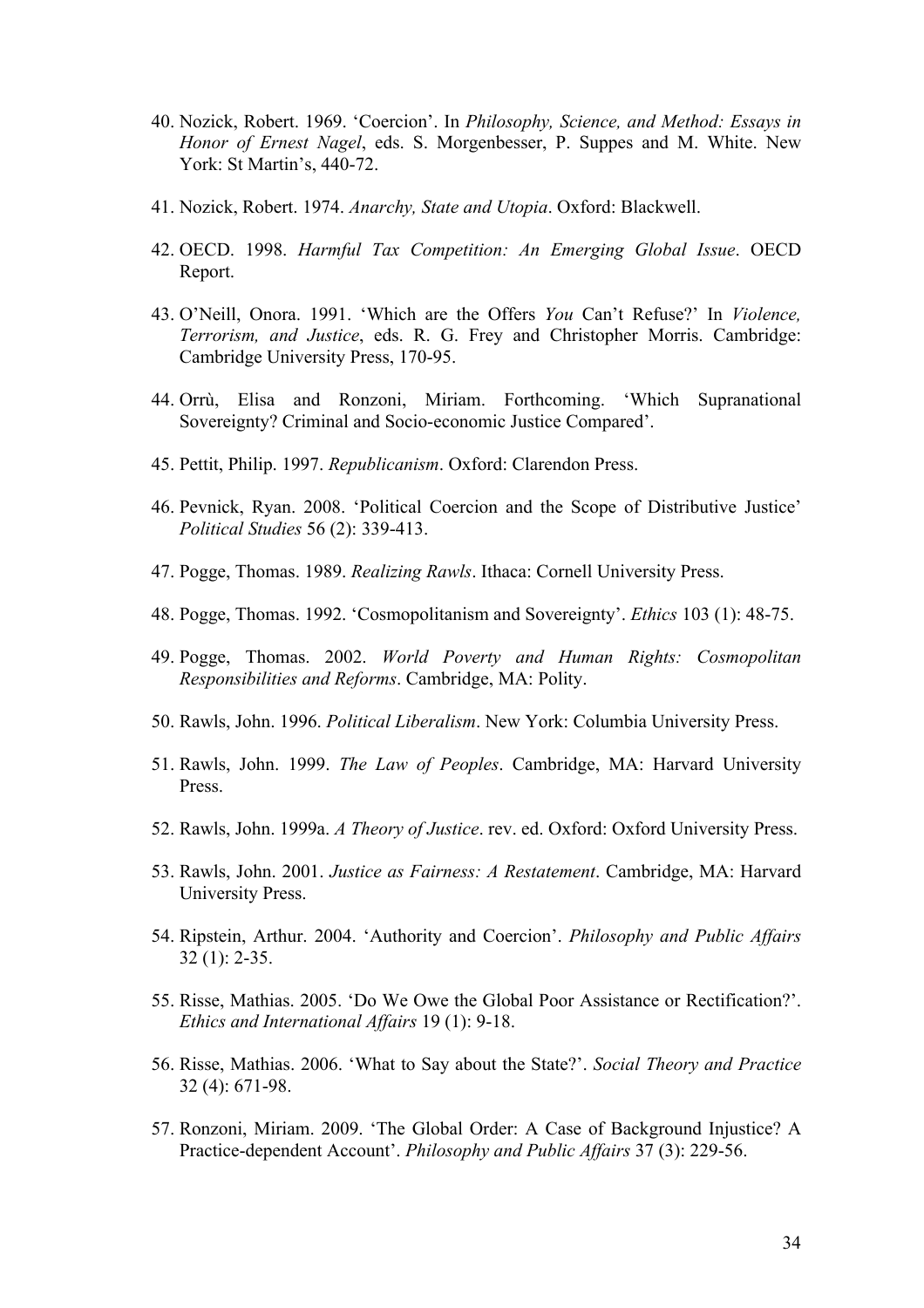- 58. Sangiovanni, Andrea. 2007. 'Global Justice, Reciprocity, and the State'. *Philosophy and Public Affairs* 35 (1): 3-39.
- 59. Satz, Debra. 1998. 'Equality of What among Whom? Thoughts on Cosmopolitanism, Statism and Nationalism', In *Global Justice*, Suppl. Volume of *Nomos XLI*, eds. Ian Shapiro and Lea Brilmayer, 67-85.
- 60. Scanlon, Thomas. 1998. *What We Owe to Each Other*. Cambridge, MA: Harvard University Press.
- *61.* Scheffler, Samuel. 2001. 'Individual Responsibility in a Global Age'. In Scheffler *Boundaries and Allegiances: Problems of Responsibility and Justice in Liberal Thought.* Oxford: Oxford University Press.
- 62. Singer, Peter. 1972. 'Famine, Affluence, and Morality'. *Philosophy and Public Affairs* 1 (3): 229-43.
- 63. Stiglitz, Joseph, 'The Overselling of Globalization'. In *Globalization: What's New*?, ed. Michael M. Weinstein. New York: Columbia University Press, 228-61.
- *64.* Stilz, Anna. Forthcoming. 'Collective Responsibility and the State'. *Journal of Political Philosophy.*
- 65. Tan, Kok-Chor. 1998. 'Liberal Toleration in Rawls's Law of Peoples'. *Ethics* 108 (2): 276-95.
- 66. Tan, Kok-Chor. 2004. *Justice without Borders: Cosmopolitanism, Nationalism and Patriotism*. Cambridge: Cambridge University Press.
- 67. Valentini, Laura. 2009. 'Justice and Assistance: Three Approaches and a Fourth One'. *CSSJ Working Papers Series*, http://socialjustice.politics.ox.ac.uk/working\_papers/materials/SJ009\_Valentini\_Justice&Assis tance.pdf
- 68. Valentini, Laura. 2009a. 'Cosmopolitan or Social Liberal? Review of D. Miller, National Responsibility and Global Justice'. *Global Justice: Theory Practice Rhetoric* 1 (2): 50-3.
- 69. Valentini, Laura. 2010 forthcoming. Review of Gillian Brock, Global Justice: A Cosmopolitan Account. *Ethical Theory & Moral Practice*. Online early https://springerlink3.metapress.com/content/u058kq21506v0864/resourcesecured/?target=fulltext.pdf&sid=xkwe1b45nttqgw45ixyzid55&sh=www.springerl ink.com
- 70. Valentini, Laura. 2010a forthcoming. 'Global Justice and Practice-dependence: Conventionalism, Institutionalism, Functionalism'. *Journal of Political Philosophy*, http://ezproxy.ouls.ox.ac.uk:4575/doi/10.1111/j.1467- 9760.2010.00373.x/pdf.
- 71. Weber, Max. 1968. *Economy and Society*. New York: Bedminster Press.